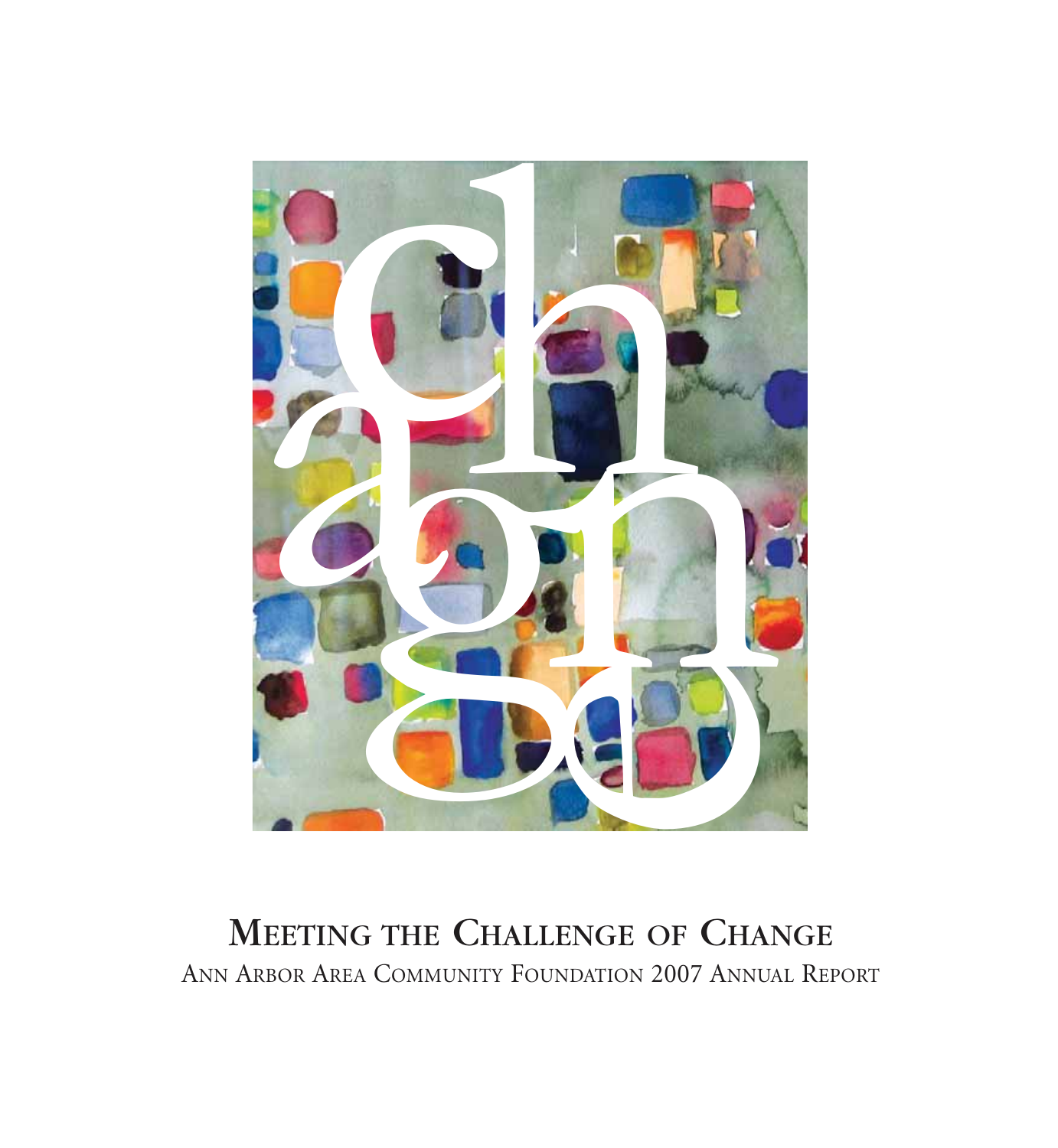

# All is change; nothing stays still. - Heraclitus

necessary Change, we're told, is the only constant. Inevitable. Unstoppable. Unavoidable.<br>
Change is healthy. Necessary. A sign of progress.<br>
Change is the very nature of life. **Change** is healthy. Necessary. A sign of progress. **Change** is the very nature of life.

But large or small, positive or negative, incremental or immediate, change is almost always paired with **opportunity and challenge** .

The state of the only constant, hevitable, Unstoppable, Unavoidable,<br>ange we're told, is the only constant, hevitable, Unstoppable, Unavoidable,<br>ange is healthy, Necessary. A sign of progress.<br>ange is the very nature of li healthy 2007 was a year of **change**. And as you'll discover in this annual report, AAACF was able to capture **opportunities** and meet **the challenge of change** as it always has – through the talent and dedication of volunteers, the generosity and commitment of donors, the skill and experience of staff, the innovation and flexibility of local nonprofits, All is change; nothing<br>and the collapse of the collapse of the collapse of the change is healthy. Necessary. A sign of progress.<br>Change is the very nature of life.<br>But large or small, positive or negative, incremental or i

unstoppable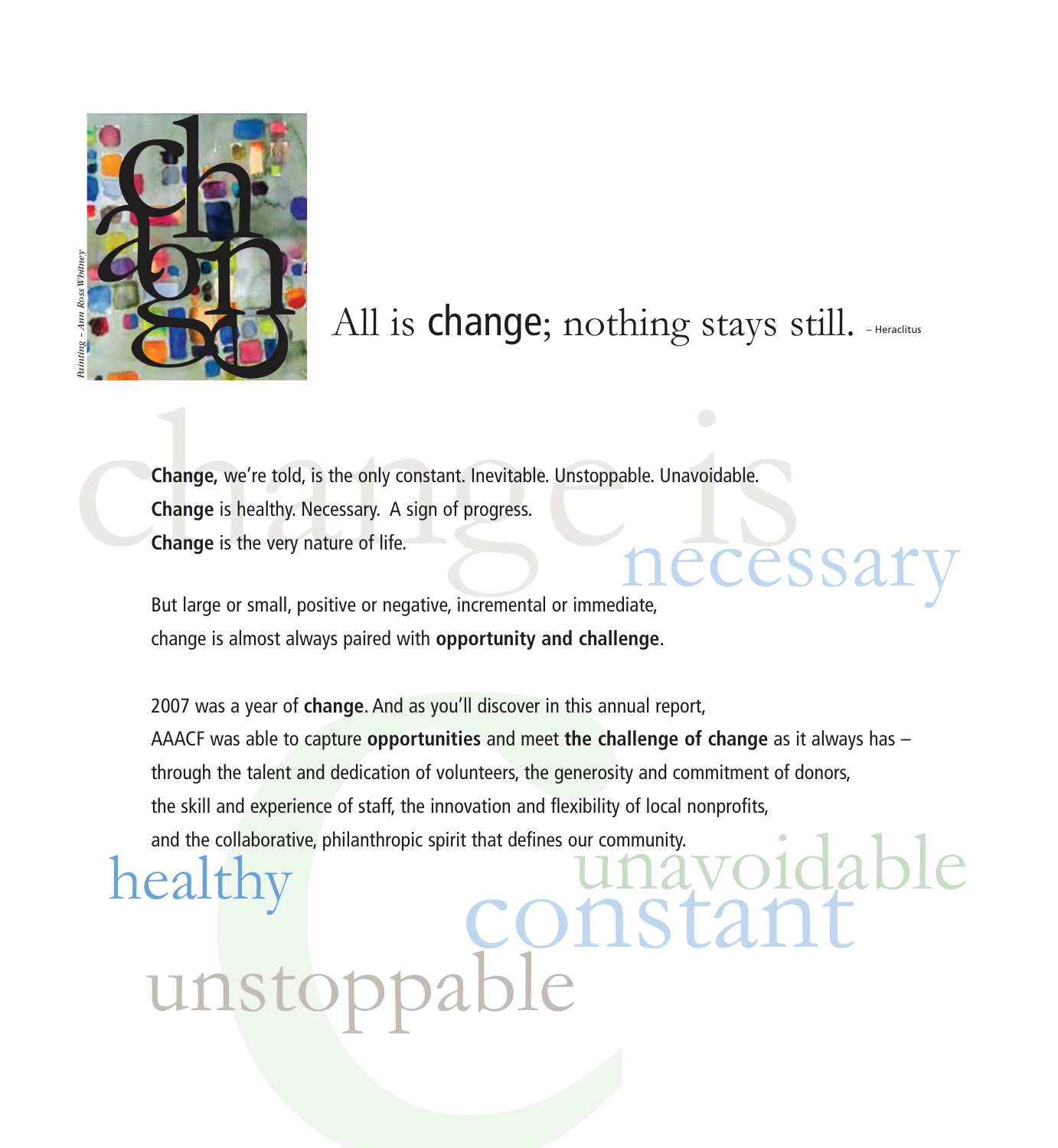

# Nothing is permanent but change.

#### Letter from the Chair and President & CEO

In 2007, change was in abundant supply – for our state, our community and our Community Foundation. It was change on a small and large scale, change both internal and external, and change that challenged us in many ways as we sought to fulfill our dual promise of "For good" and "For ever."

#### Meeting the Challenge of "For good."

AAACF is, first and foremost, a vehicle for community philanthropy and 2007 was a banner year for grantmaking. In all, the Community Foundation made 375 grants and scholarships to Washtenaw County nonprofit organizations totaling about \$1.7 million, a seven percent increase over 2006. That amount included \$150,000 to the Neutral Zone for programmatic support, the largest single grant ever awarded by the Community Foundation.

During 2007, 30 new funds were established bringing the total number of unrestricted, field of interest, designated, donor advised, and temporary funds under AAACF management to 352. In addition, the Community Foundation received \$5.6 million in gifts and pledges, and total assets grew from \$45 million to \$53.2 million –

boosted by a 9.1 percent return on investment that exceeded our benchmarks by 4.2 percentage points.

#### Changes in Outreach

An important part of our mission involves promoting philanthropy, both short- and long-term. In 2007, with an eye to the future, we laid the groundwork for an innovative new program called Next Generation Philanthropists. This "giving circle" will offer younger donors an opportunity to pool their resources and, with the assistance of AAACF staff members, evaluate giving options, distribute funds and follow up on grants.

#### Changes in the Economic Landscape

In January of 2007, the announcement by Pfizer that it would close its Ann Arbor facility sent shock waves throughout the entire region. Pfizer had been a vital part of our community and a mainstay of the nonprofit community – providing as much as \$5 million annually in recent years in direct contributions and in-kind services to agencies throughout southeastern Michigan. Also, the loss of 2,000+ employees added significantly to the Ann Arbor area's and state's economic woes.

#### Deborah Beuche AAACF's Board Chair

In her more than 25 years of community service, Deborah Beuche has worked on behalf of nonprofits in health, human services, education, and arts and culture. Her history with AAACF began in 2000 as a community representative on the Distribution Committee, a role she describes as "the best volunteer job anywhere and certainly one of the most eye-opening, educational, inspirational experiences imaginable." Since joining the Board of Trustees in 2002, she has served on nearly every AAACF committee, including Community Leadership, Development, and Finance. In addition, she and her husband, Jim, have established two AAACF funds. Among Deborah's top priorities are increasing endowment through Fund the Future and expanding AAACF's role as a coordinator, convener and focal point of community leadership.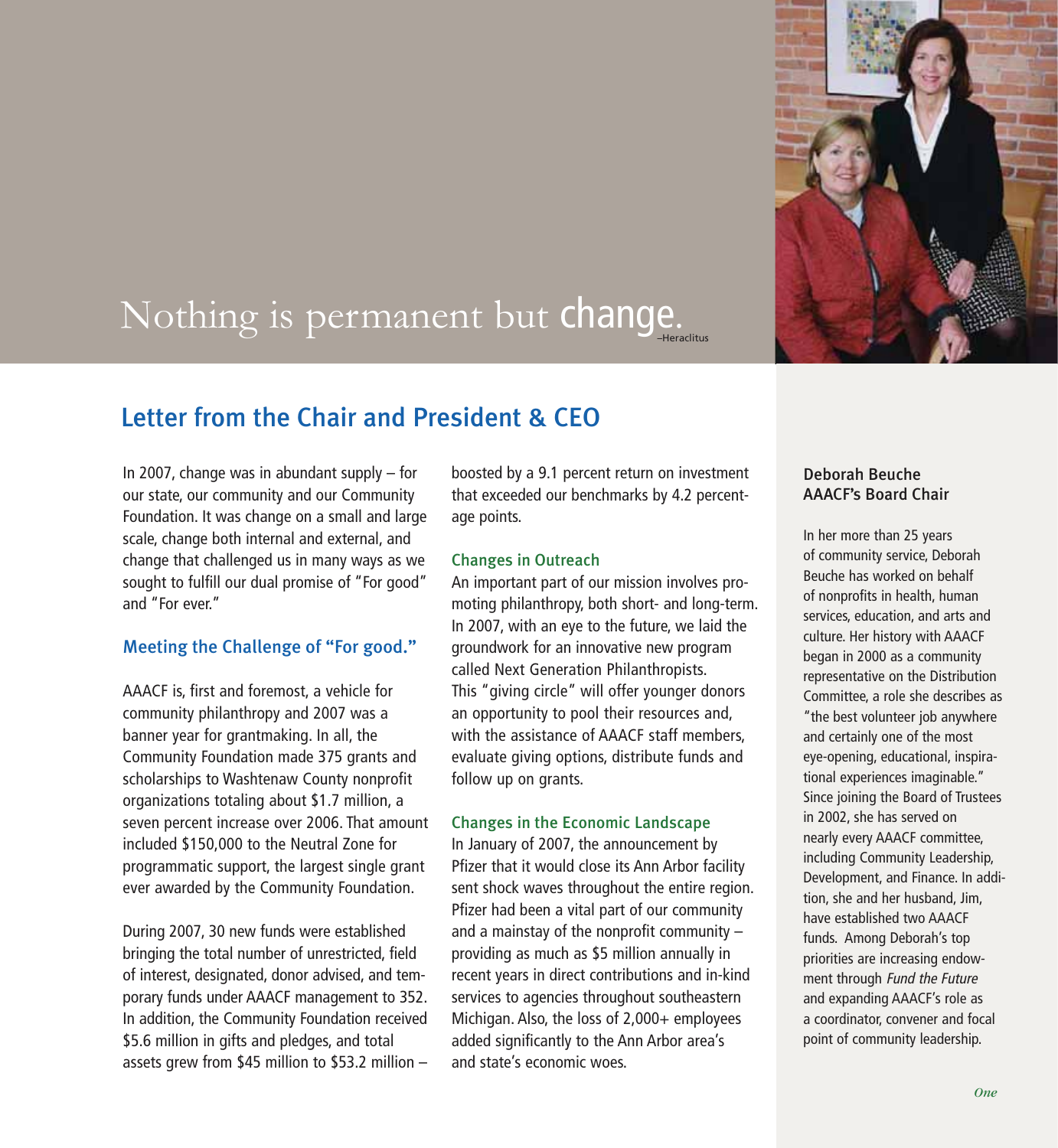

*AAACF Board of Trustees: Seated: Sandra White, Hugh Morgan, Molly Resnik 2nd row: Jessa Baker Moss, John Reed, Kevin McDonald, Debbie Beuche Not shown: D.J. Boehm, Rebecca Boylan, Frank Cambria, Martha Darling, Jyoti Gupta, Gary Hahn, Bill Kinley, David Sarns, Marc Weiser, and Roy Wilbanks*

From day one, AAACF assumed a leadership role in meeting this challenge. Jamie Buhr, chair of our Fund the Future initiative, agreed to serve as co-chair of one of the Pfizer "SWAT" teams convened by a coalition that included the City of Ann Arbor, the University of Michigan, and Ann Arbor SPARK. Buhr and his committee – which included AAACF staff members Cheryl Elliott and Phil D'Anieri – were charged with evaluating the impact of Pfizer's departure on nonprofits and forging a response to the future loss of corporate philanthropy.

In December of 2007, we were given another key role to play in the transition when the Pfizer Foundation made a parting gift of \$1 million to the local nonprofit community to be allocated by AAACF within two years. Our Board of Trustees has already begun assessing needs, establishing objectives and developing plans and procedures for distributing this one-time gift. Our goals are to make the disbursement process as effective, inclusive and transparent as possible and to make a meaningful impact, both long- and short-term.

#### Changes in Grantmaking Strategies

Economists and demographers tell us that a massive intergenerational shift of wealth is now underway. The Transfer of Wealth Study, a collaborative project commissioned by foundations in Michigan, Ohio and Illinois, will help us better understand the dynamics of that process – and determine how we might capture some of those assets for the nonprofit community.

At the same time, a challenging economy and a vastly changed philanthropic landscape have made it increasingly evident that the largest, most urgent issues facing our community – homelessness, poverty, illiteracy, and caring for the elderly – cannot and will not be solved by individual agencies but rather through collaborative efforts. *Two*

In striving to promote more  $-$  and more effective  $-$  community collaboration, AAACF is continuing to seek out new, integrative funding models that result in systems change. In 2007, we provided significant support for Success by 6, the Funders' Forum, the Washtenaw County Blueprint for Aging, and the Blueprint to End Homelessness. All of these exemplary programs have demonstrated their ability to create large-scale change. Although AAACF will continue to make one-year grants to individual organizations, we expect to focus more heavily on multi-year grants to community-wide initiatives in the years to come.

#### Meeting the Challenge of "For Ever."

Changes in Financial Management and Investment Strategies In 2007, AAACF made several strategic changes to its investment policies and procedures. Assisted by our new investment consulting firm, Prime Buchholz and Associates, we began modifying target asset allocations and diversifying our investment portfolio to reduce the volatility of returns while providing higher absolute returns. Among other things, the expansion of asset classes has enabled us to benefit from the expertise of 19 outstanding fund managers while improving our long-term expected returns.

The tremendous growth of our assets in recent years – from \$20.1 million in fiscal year 2001 to \$53.2 million in fiscal year 2007 – has positioned AAACF to seek out an ever-broader set of asset classes. With this investment diversity comes the need for greater attention to due diligence, a fact that drove our decision to alter the AAACF governance structure and add an Investment Committee. We should point out that the Audit Committee, established in 2004, continues its oversight of our annual audit.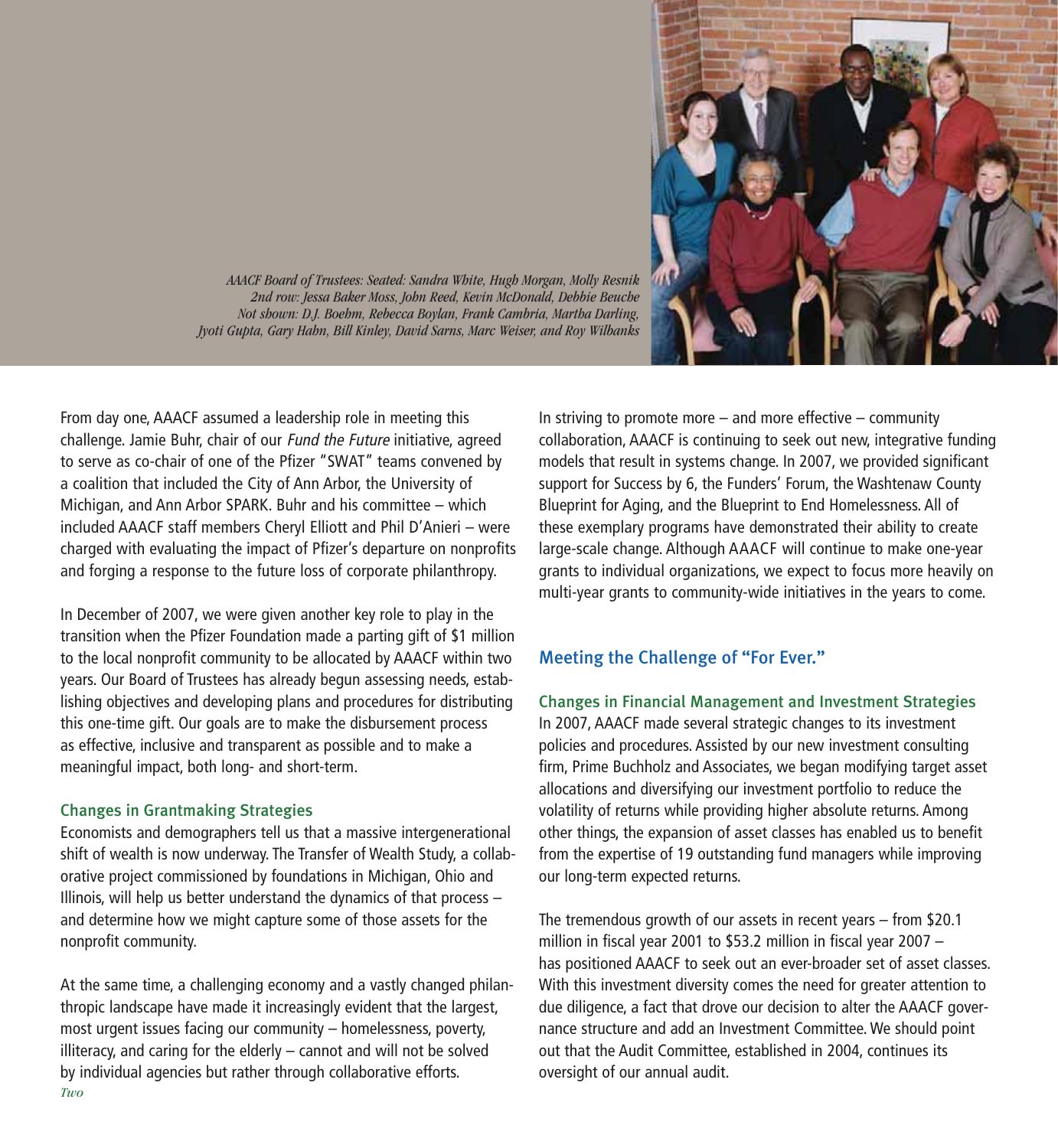### Change does not necessarily assure progress, but progress implacably requires change.

#### Changes in Donor Focus

One of our longstanding challenges has been striking a balance between the need for unrestricted funds which enable the Community Foundation to be flexible and forward-looking in its grantmaking and meeting the needs of donors who want to be directly involved in grant allocations. In 1983, 100 percent of our assets was in unrestricted and field of interest funds. By 1993, it was a very different picture with unrestricted and field of interest funds at 75 percent and donor advised funds accounting for 3 percent of the total. At the same time, designated-agency and scholarship funds grew from 0% in 1983 to 13% in 1993. By 2003, even more changes had taken place with unrestricted and field of interest funds at 41%, donor advised funds at 35%, and designated-agency and scholarship funds at 10%.

Anticipating that the trend would continue and understanding its significance for community grantmaking, in 2004 the Trustees undertook to build our unrestricted and field of interest funds in order to assure support for emerging community needs. That year, AAACF launched a five-year fundraising initiative known as Fund the Future. We are pleased to report that, with one year to go, unrestricted and field of interest funds are at 52%, donor advised funds at 23%, and designated-agency and scholarship funds at 17% of total assets. Administrative and special funds make up the remaining seven percent. Clearly, AAACF continues to serve as a strong resource for community grantmaking and continues to meet the needs of donors who want to be involved in their charitable giving.

#### Changes in Staff, Changes in Leadership

The Community Foundation's internal landscape also changed considerably in 2007. Last year, we said a reluctant farewell to Sue Sharra, who had served as our controller for nearly seven years, and welcomed her replacement, Nina Cavit. We also made another valuable – and overdue – addition to our staff in the person of Executive Assistant Mary Paulus.

In April of 2007, Bill Kinley completed his two-year term as Chair of the AAACF Board of Trustees. We are extremely grateful to Bill for his capable leadership. During his tenure, we made great strides toward our Fund the Future goals, welcomed the Community Foundation of Plymouth as our geographic affiliate, and gave increasing attention to communicating with the public sector.

As this capsule summary illustrates, in a year of change and challenge, the Ann Arbor Area Community Foundation continued to thrive. Thank you for the role you played in our achievements. With the ongoing support of volunteers, donors and other stakeholders, AAACF will meet whatever changes and challenges may be in store. And, together, we will continue to serve our community. For good. For ever.

Leyr W. Elliott Debach M. Beuche

Cheryl Elliott Deborah Beuche President & CEO Chair, Board of Trustees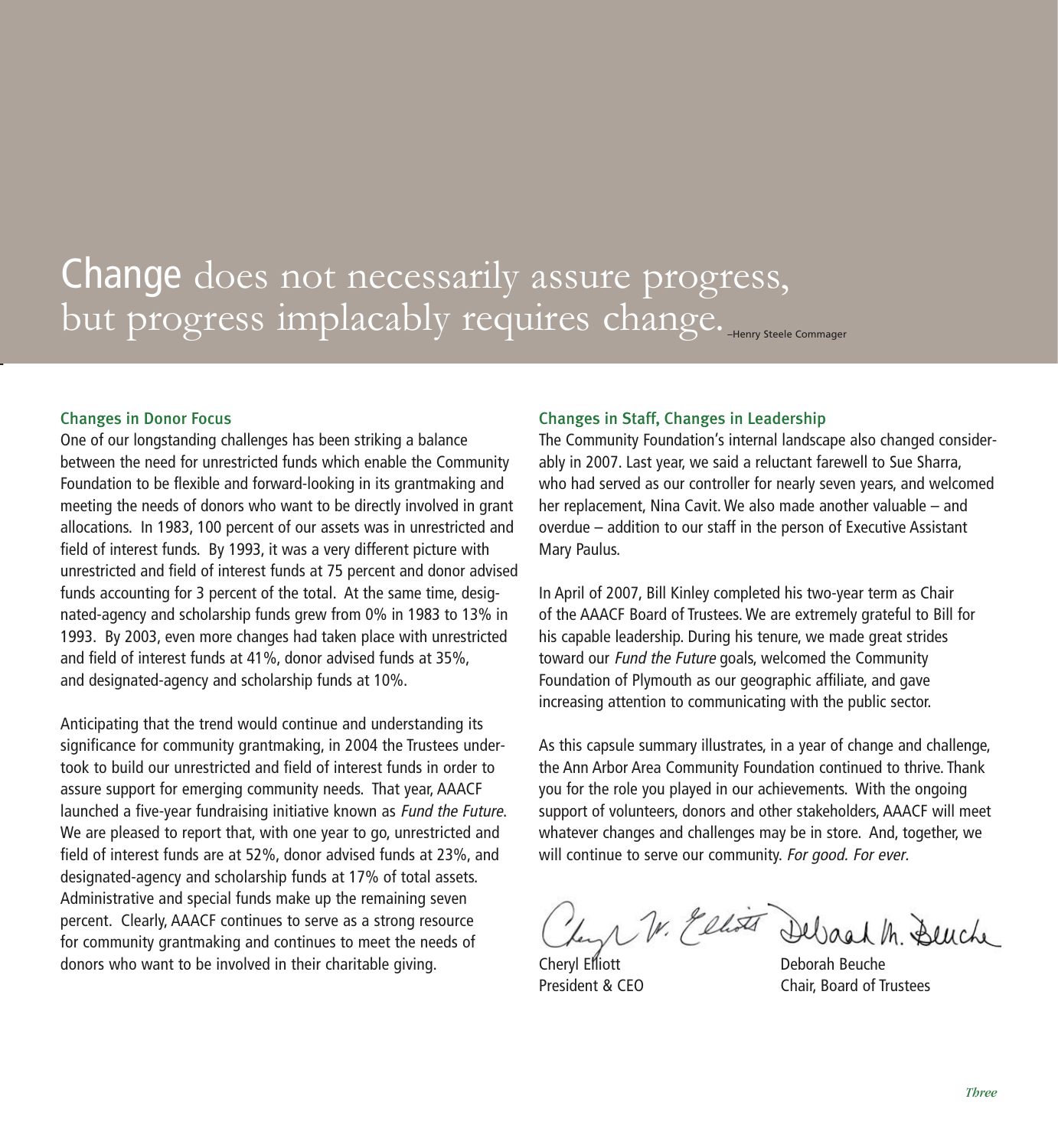

*Key B-Side funders are pleased with the results to date. As one RNR Foundation board member noted, "We're excited to be part of a funding collaborative that gives young people the opportunity to become responsible, enterprising individuals, able to contribute to economic development and sustainable communities." Pictured here with participants from The B-Side: The Business Side of Youth are Bill Kinley, AAACF Trustee, and Peg Talburtt, Executive Director of the James A. & Faith Knight Foundation.*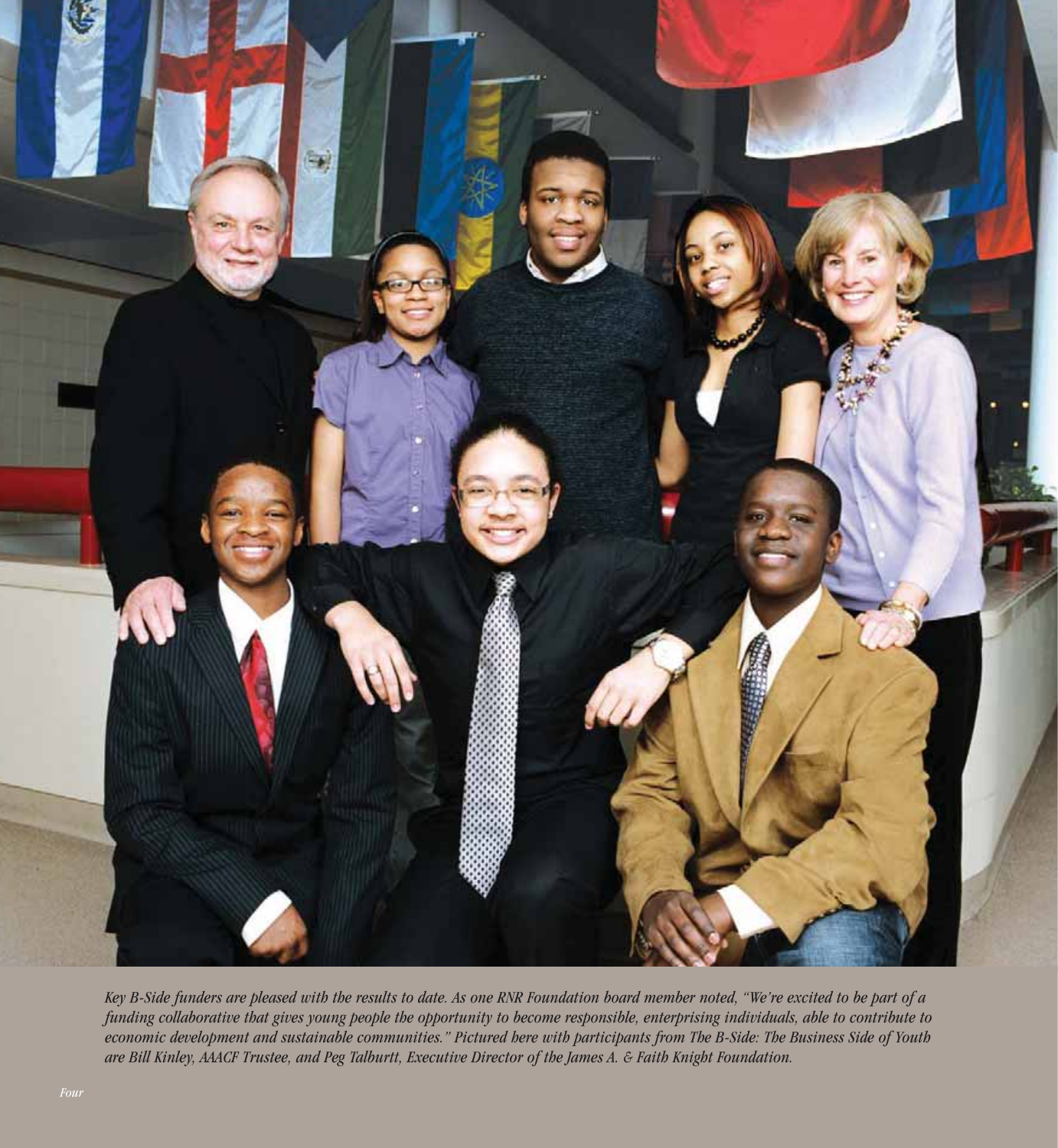### Meeting the **Challenge** of Youth Development in our Community

#### The Business Side of Youth

Nearly 20 years ago, AAACF made a strategic long-term investment in our community by launching the Youth Council. The concept was simple but powerful: start with a group of young people eager to do some good, provide them with adult mentors, then give them the opportunity to make real grants and fund real projects.

By the late 1990s, the stellar achievements of the Youth Council had made us eager to expand the concept of youth empowerment programs to neighboring communities. In 2002, we applied for funding from the W. K. Kellogg Foundation for the specific purpose of promoting youth development in Ypsilanti. A year later, AAACF received a four-year, \$200,000 planning grant – and the Ypsilanti Youth Empowered to Act (YYEA) project was underway, in collaboration with Eastern Michigan University, Neutral Zone, and the Ypsilanti Public Schools.

#### Targeting Needs and Opportunities

The first step was to identify key issues for Ypsilanti youth. Through interviews, video sessions, youth mapping projects, and evaluations, it became evident that the area of greatest need was employment.

But how do you build a training program that helps young people develop their talents in meaningful, practical ways? One that offers relevant education and on-the-job experience? And one that excites them and draws them in?

In this case, the YYEA team began with national models for developing entrepreneurial skills among youth. Then they engaged the expertise and resources of Eastern Michigan University's Office of Academic Service-Learning. They invited the local business community to participate through internships, mentoring and micro-lending. They partnered with Washtenaw County Government, the Michigan Small Business and Technology Development Center and area high schools, among others. They also sought –

and received – additional funding from the RNR Foundation, the James A. and Faith Knight Foundation, and AAACF.

#### Welcome to the Business Side of Youth

Since its official kickoff event in September of 2007, the Business Side of Youth – B-Side for short – has made remarkable progress. With \$110,000 in start-up funding and with faculty and other resources provided by EMU, the B-Side is currently offering programs for approximately 100 middle and high school students.

Through the Gear-Up school-based program, 50 eighth graders are learning the skills they'll need to succeed as entrepreneurs. And in Saturday classes taught by EMU faculty, approximately 50 high school-age students are learning basic business skills, writing business plans and applying for micro-loans.

"It's so exciting to watch these budding entrepreneurs discover how to turn their passions into reality," says Project Director Shamyle Nesfield. "We're already seeing students launching successful enterprises. And in the near future, we hope to offer mentorship and internship opportunities through local business partners."

#### Looking to the Future

As Assistant Director Angelina Broderick notes, interest is running high among students, faculty and the business community. "The biggest challenge," she points out, "is to grow the program and make it sustainable."

Fortunately, the future is looking bright for B-Side. EMU staffers are seeking federal grants. Plans are underway to create a permanent home for the program. And the students themselves – in the true spirit of entrepreneurship – are proving to be a seemingly endless source of ideas for generating revenue.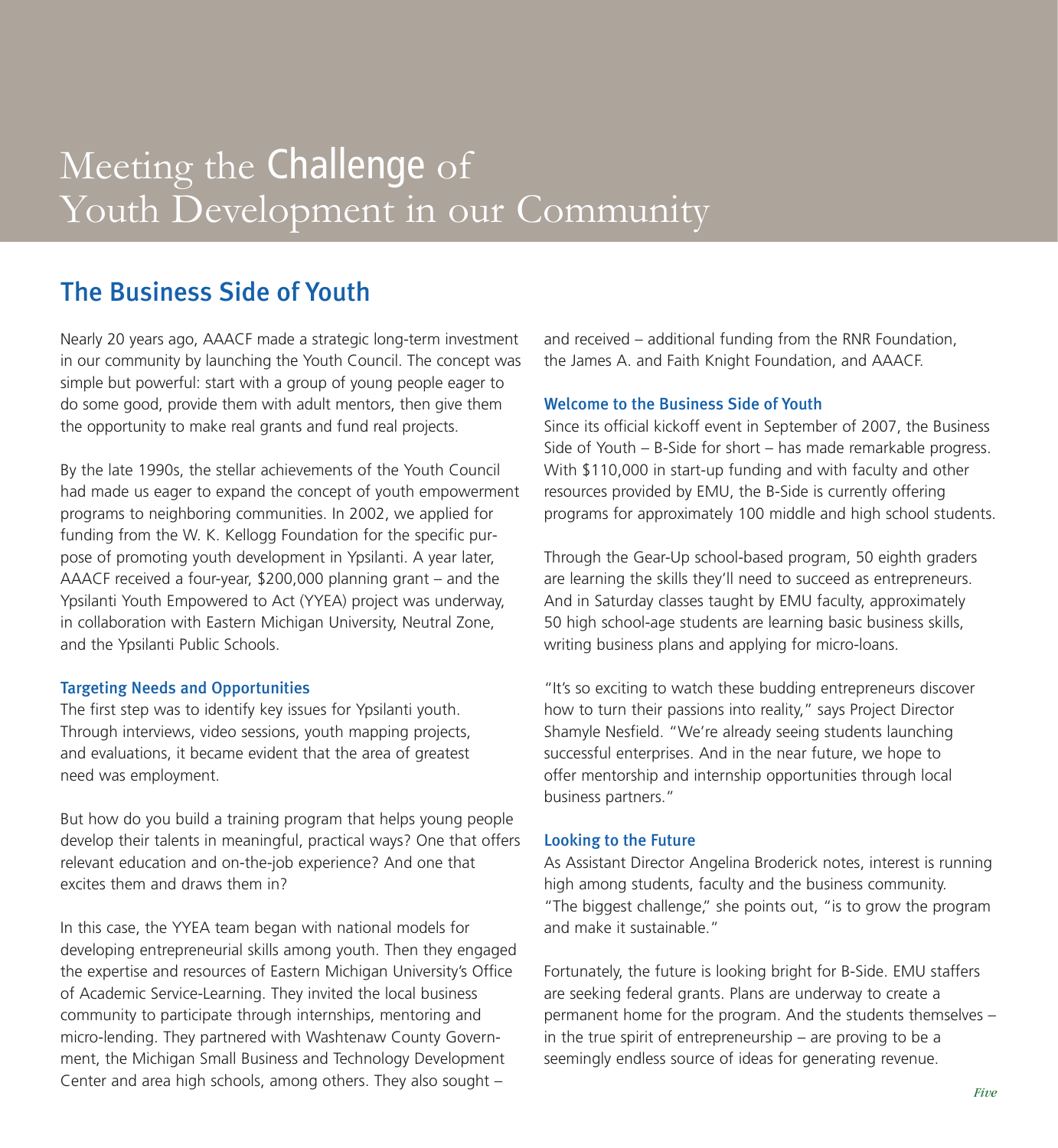

*"In his late years Pablo Picasso was not allowed to roam an art gallery unattended, for he had previously been discovered in the act of trying to improve on one of his old masterpieces."*–Unknown *Pictured here at the "Aging with Attitude" exhibit in the UM Slusser Gallery are (left to right) Blueprint for Aging Director Jill Kind, Connie Dunlap, Chair of the Anna Botsford Bach Fund Advisory Committee, and AAACF Trustee and Blueprint for Aging advisory committee member Frank Cambria.*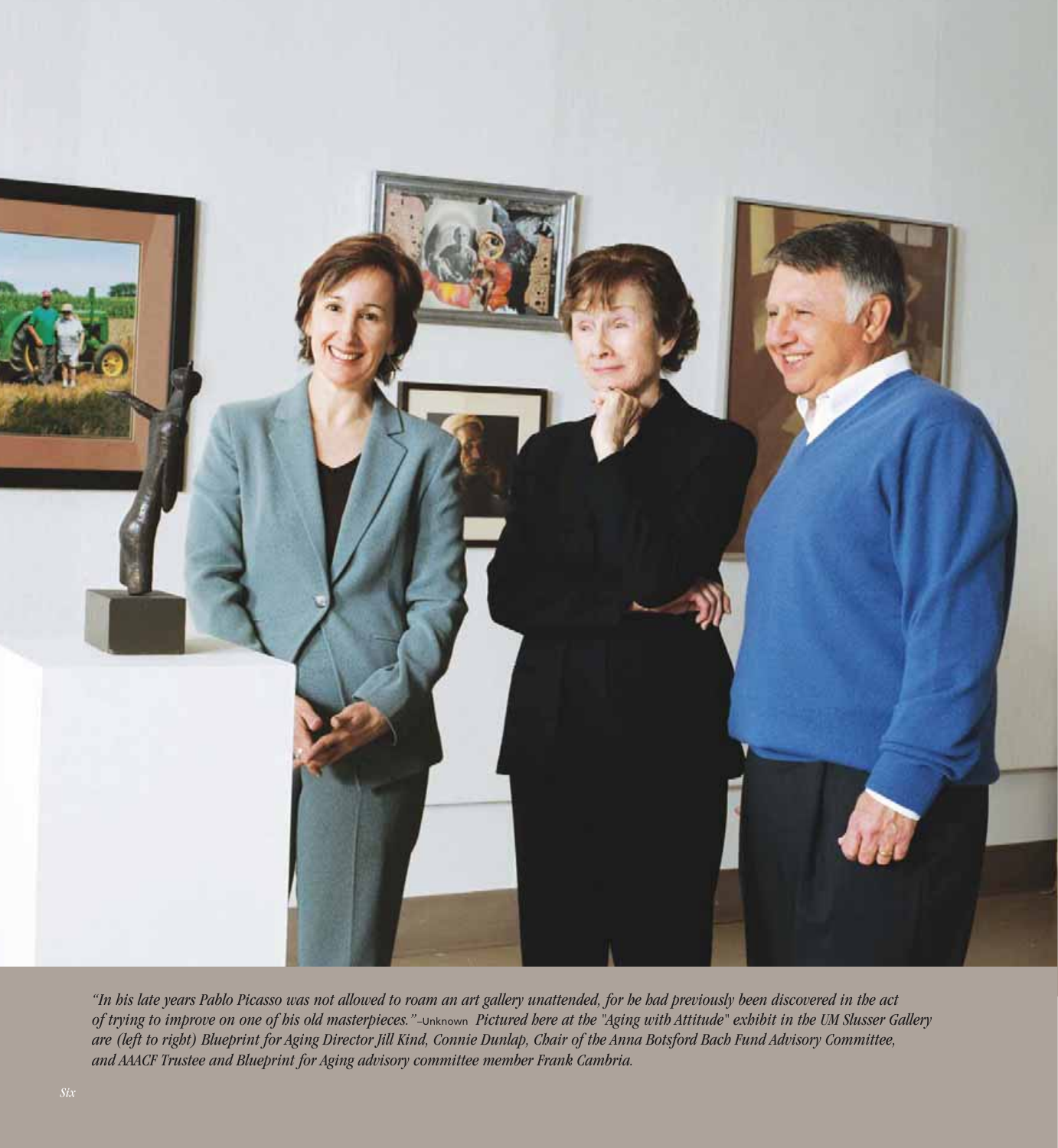# Meeting the Challenge of an Aging Population

#### The Blueprint for Aging & "Aging with Attitude"

Rocking chairs. Bingo games. Lap robes. "As a culture, we tend to view aging in negative or sentimental ways," says Jill Kind, director of the Blueprint for Aging. "That's much too narrow, limiting and boring. When we think about growing old, we need to think about a whole range of possibilities." And that's exactly what the "Aging with Attitude" art exhibit set out to do when it opened this past March in the University of Michigan's Slusser Gallery.

Co-sponsored by Washtenaw County's Blueprint for Aging and the UM School of Art and Design, the multi-media exhibit "explored, celebrated and complicated" the concept of aging and our responses to it. The stereotype-shattering event – which included the work of UM students and faculty, local and national artists, and elementary school children – was just the latest of many initiatives sponsored by a remarkable partnership.

#### Preparing for the Impending "Silver Tsunami"

In Washtenaw County, the elderly population is increasing at an unprecedented rate. In the 1990s, their numbers began to overwhelm available support services, especially those intended to help frail and financially vulnerable seniors age in place.

#### Growing with Purpose through Partnership

The roots of the Blueprint for Aging took shape in 1998 when six nonprofits serving the elderly collaborated with AAACF to create an unmet needs fund. By 2001, the coalition had grown to include 15 senior service agencies which, with a grant from AAACF, began to systematically evaluate eldercare needs and create a collaborative vision for meeting those needs. In 2004, the partnership – known by then as the Blueprint for Aging – received a \$150,000 18-month strategic planning grant from the Robert Wood Johnson Foundation.

Two years later, the Blueprint, in collaboration with more than 50 nonprofits, became one of only eight organizations to receive a \$750,000, four-year implementation grant from the Robert Wood Johnson Foundation's Community Partnerships for Older Adults Program. The goal is to improve long-term care and support services for at-risk older adults in Washtenaw County.

AAACF provided major financial support for the Blueprint for Aging from its Anna Botsford Bach and Oscar Reimold Funds and with grants from the RNR Foundation. Because of their focus on care-giving services for the elderly, the Bach and Reimold Funds were natural partners for the Blueprint for Aging. Since their establishment, the Bach Fund (2003) and the Reimold Fund (1980) have awarded a combined total of nearly \$1.6 million in grants to support senior services, at organizations including Neighborhood Senior Services, HelpSource, the Housing Bureau for Seniors, UM's Turner Geriatric Clinic, and other eldercare agencies.

#### A True Community Collaboration

From its earliest days, the Blueprint has been powered by dozens of individuals and organizations – including the Community Foundation. In fact, according to Jill Kind, AAACF has played a key role and continues to do so. As she notes, "The Community Foundation has been a major supporter, both financially and through their leadership. More than partners, they have been a driving force for preparing our community for issues of aging. And many individuals from AAACF – including Martha Bloom, Frank Cambria, John Martin, and Phil D'Anieri – have personally been involved, providing the expertise and resources that make our collaborative strong."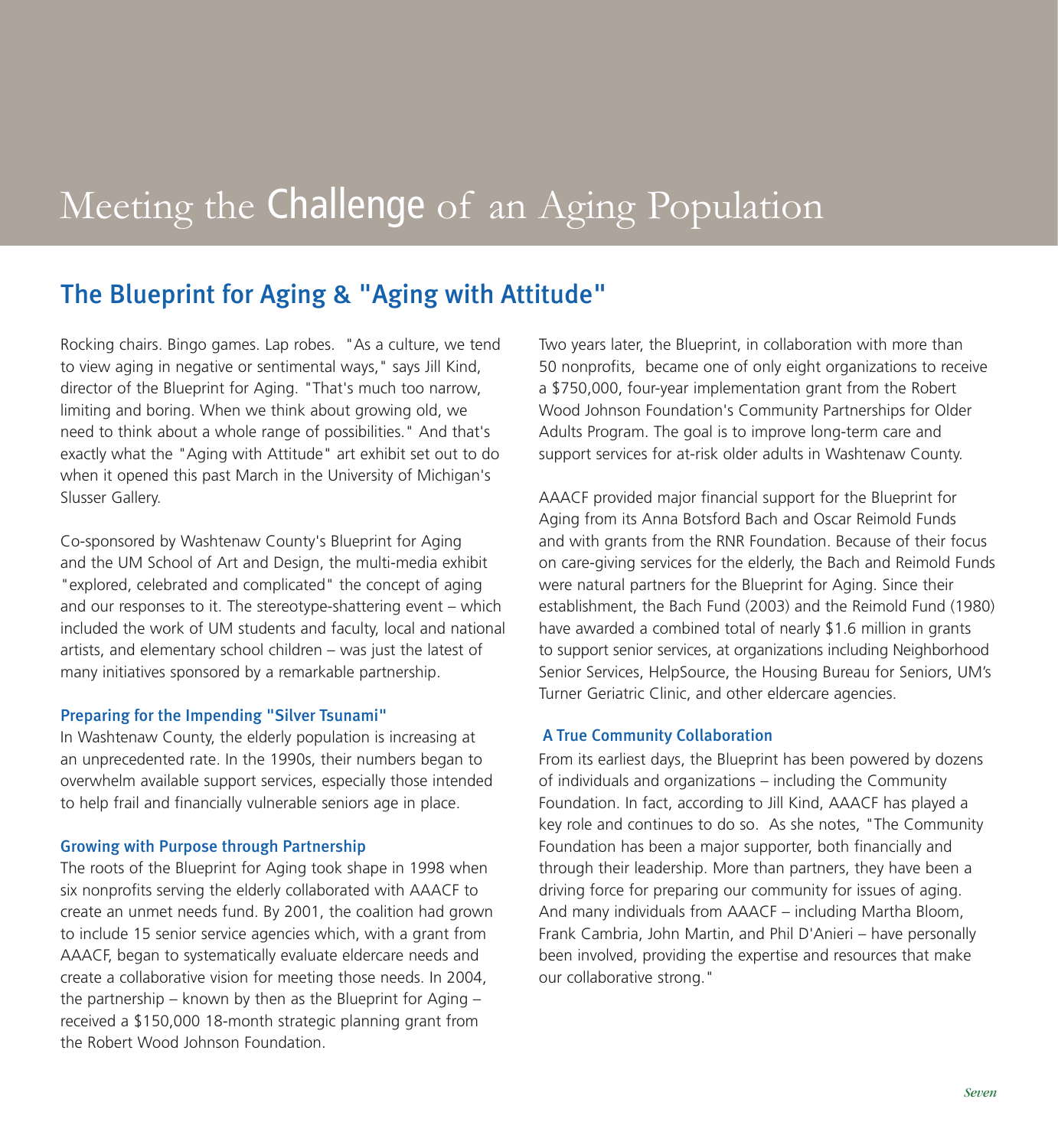

*Research has uncovered some startling facts about the impact of positive early childhood development – and some powerful reasons for investing in programs such as Washtenaw Success by 6® . The aim of this community collaboration is to involve more families in programs that build and sustain good parenting skills, to identify and correct service gaps, and to improve outcomes for children. Pictured here is AAACF Trustee and Success by 6® Co-Chair Martha Darling, and a class at Perry Nursery School.*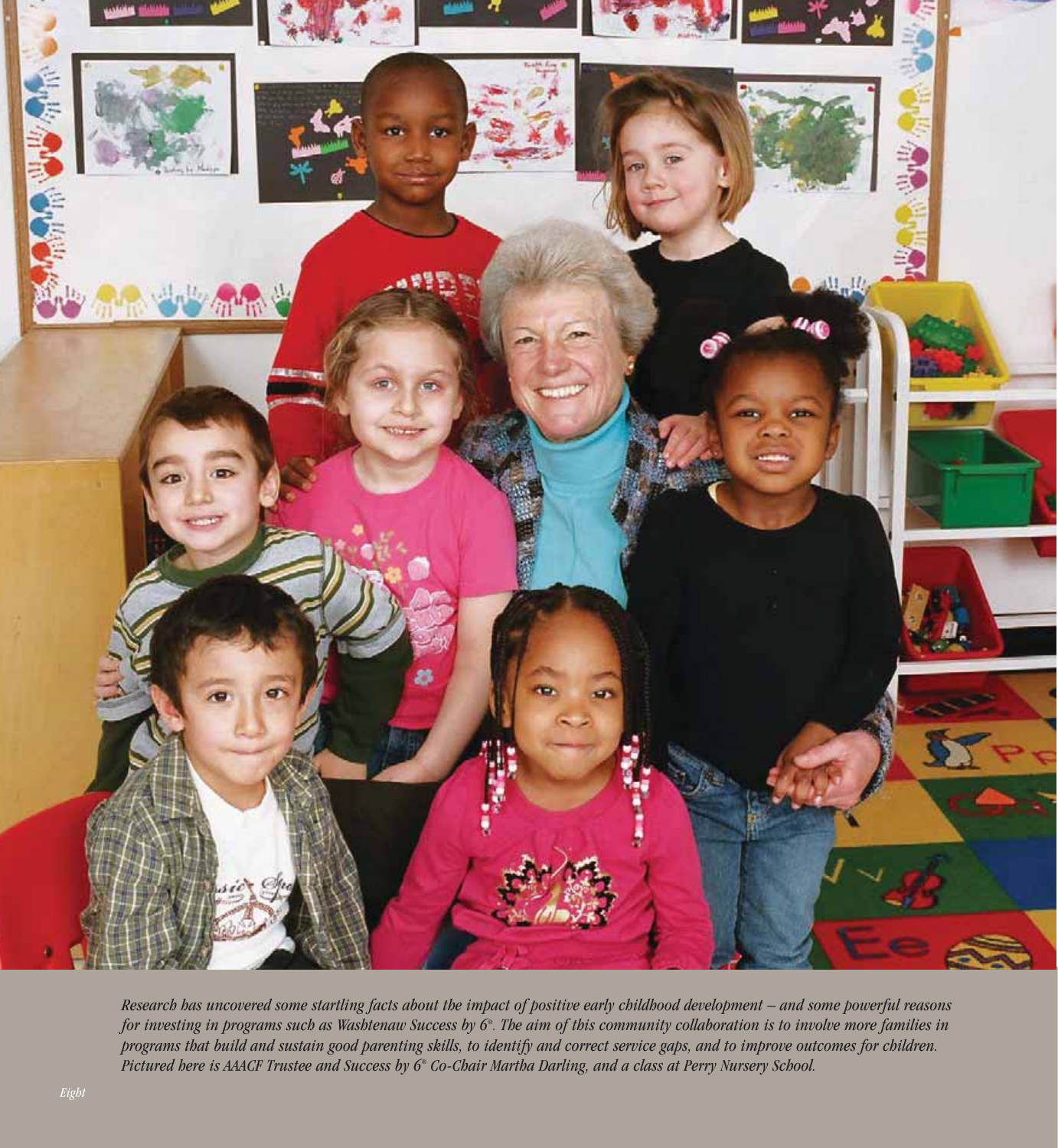# Meeting the Challenge of Early Childhood Development

#### The Washtenaw Success by 6® Community Coalition

Two decades of research in education and brain science have shown that effective early childhood education benefits everyone – not only children and their families but also society at large. In fact, for every dollar spent on high quality early childhood programs, communities save as much as \$17 in education, social services and productivity.\*

"The facts make it clear that society can pay now or pay later," says retired economist and current AAACF Board member Martha Darling. "In both human and economic terms, it makes much more sense to invest in effective programs for preschool-age children."

#### Leading the Way

Washtenaw County is fortunate in having a multitude of programs for preschool children and their caregivers. So many, in fact, that it can be difficult for families to find the right set of services for their needs and circumstances.

"What was missing," Martha Darling points out, "was a system, a process that enabled us to look at the current slate of programs and services, locate duplications, gaps, and inequities, and find ways to improve access and outcomes."

#### Finding the Answers, Creating a Process for Change

By October of 2004, Darling and Ypsilanti businessman and former AAACF Board member, David Rutledge were co-chairs of the Leadership Commission of Washtenaw Project Great Start, named after a state-funded program promoting early childhood development. By early summer of 2005, the group had a mission: to ensure that every child in Washtenaw County would start school ready to succeed. They also had six key recommendations for change.

In 2006, an expanded coalition known as Washtenaw Success by 6® , A Great Start Initiative, launched work groups to further each of the recommendations. Success by 6® , a United Way of America early childhood initiative, is designed for coordinating and strengthening programs to serve young children and their families, based on clear community needs. The partners – and funders – of this effort included AAACF, the Washtenaw Intermediate School District, Washtenaw United Way, and Washtenaw County Government.

#### Early Successes for a Long-Term Venture

Already, Washtenaw Success by 6® can point to several impressive accomplishments. In January of this year, the group funded a new county staff position to ensure continuous health care coverage for all young children by making sure eligible families continue to re-enroll in publicly-funded children's insurance programs.

In April of 2007, with the help of a \$30,000 grant from AAACF, the group created a program that improves access to training programs for informal caregivers such as friends, neighbors and family members. Other projects include training for high school students involved in childcare during the summer months and multi-lingual education packets for families with young children.

"We're very pleased with these initial efforts and the early data we're seeing," says Martha Darling. "But we also know that it's a long-term process and – with the help of partners like AAACF – we're prepared to work our way down the list of challenges."

\*Facts cited in this article are based on research findings from the Carnegie Task Force on Meeting the Needs of the Young Child, Starting Points and The High/Scope Perry Preschool Project.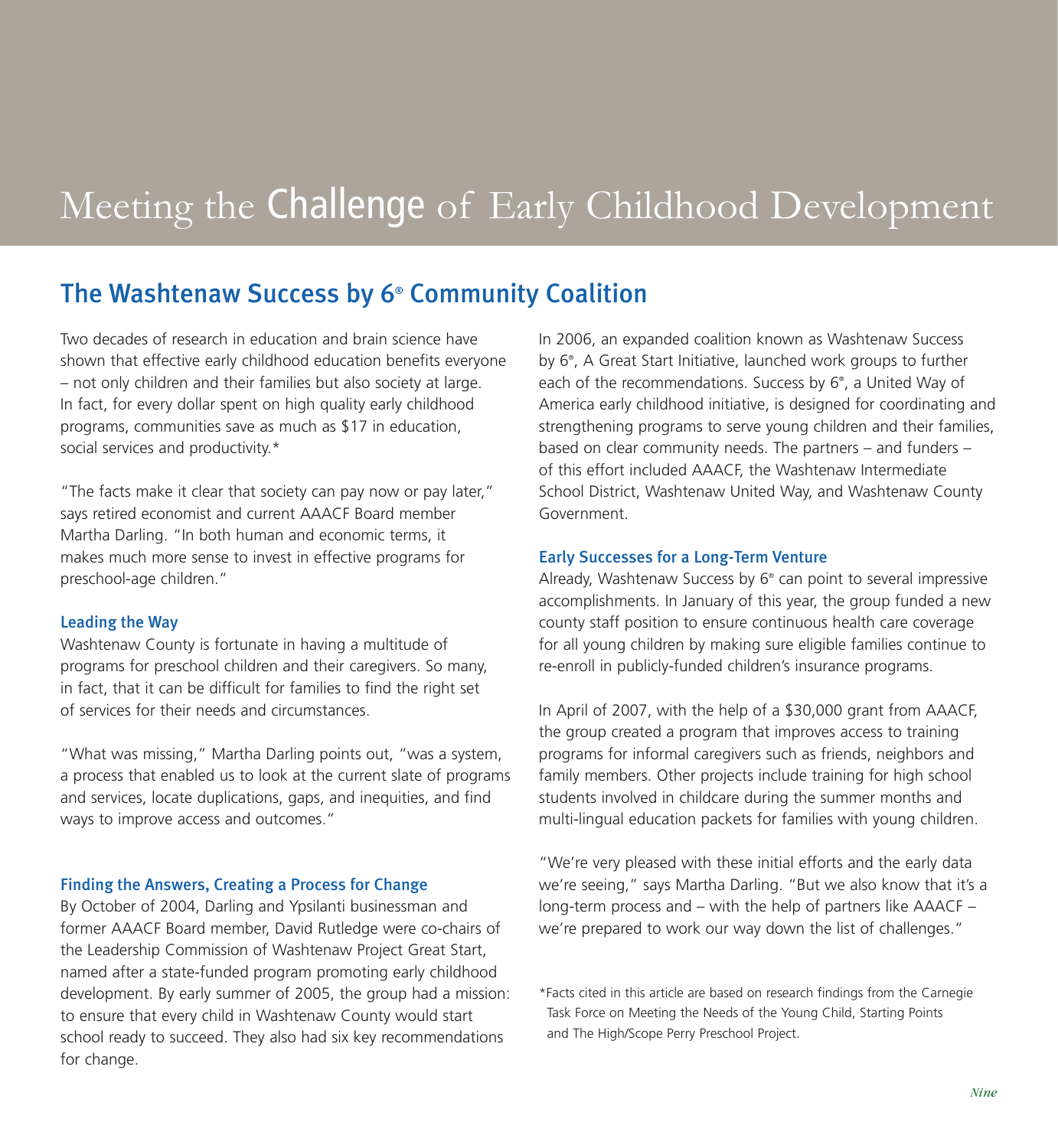

*"They say that time changes things, but you actually have to change them yourself."*–Andy Warhol *Pictured are Jyoti Gupta, Trustee and member of the AAACF Distribution Committee, Michael Nisson, AAACF volunteer and Advisory Board member of The Arts Alliance, and 2007 Chair of The Arts Alliance Mary Kerr, at Ypsilanti's Riverside Arts Center.*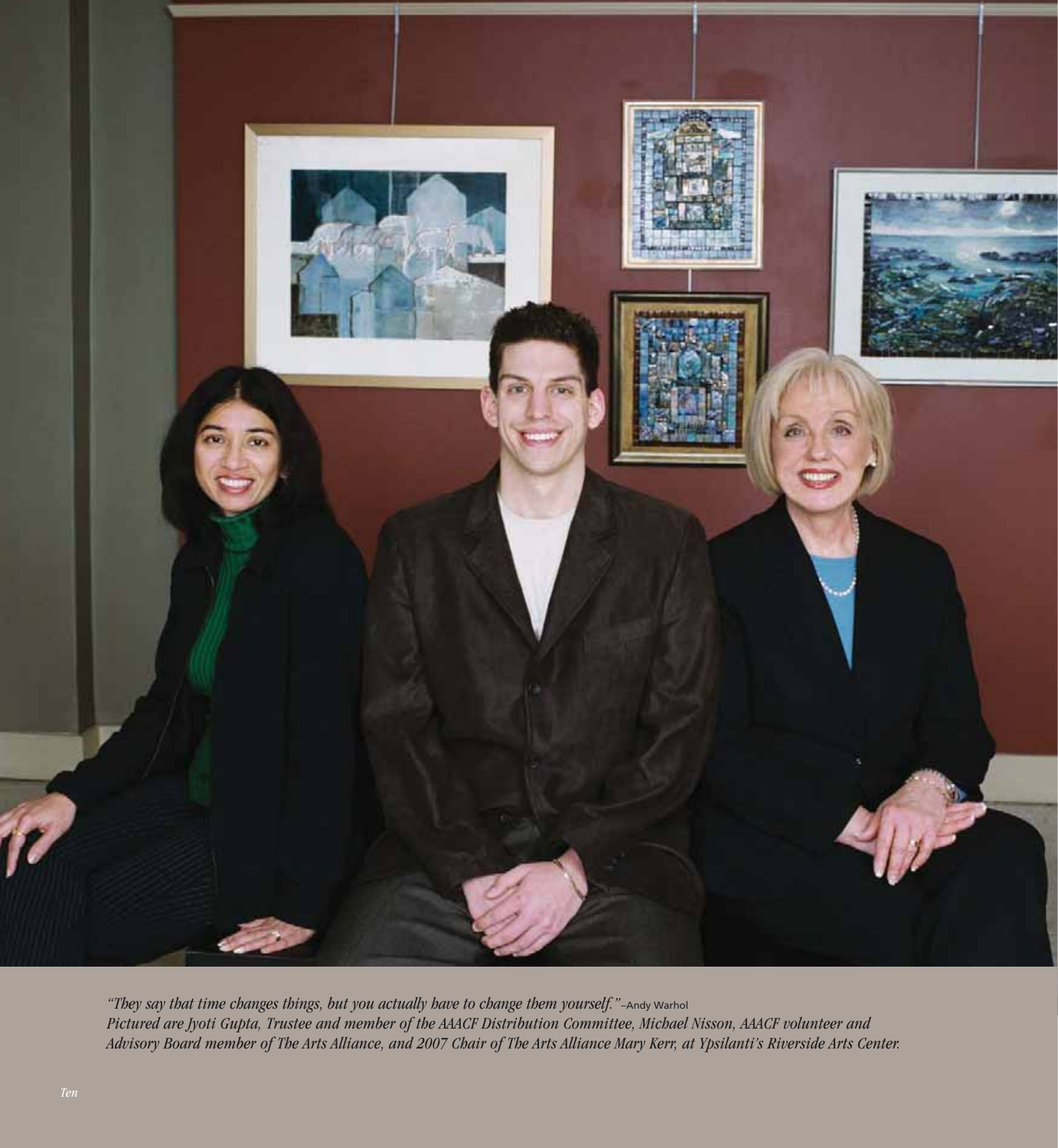# Meeting the Challenge of Funding Arts & Culture

#### Community and Culture: A Plan for Washtenaw County

The pool of cultural vitality in Washtenaw County is both deep and wide. It includes everything from large, nationally known events and organizations to individual artists. It runs the gamut from the conventional to the cutting-edge. And it includes virtually every form and medium of expression.

Cultural assets help set this community apart, and making the most of those assets is the goal of Community and Culture: A Plan for Washtenaw County. This two-year initiative, supported by AAACF leadership and grantmaking, is systematically assessing the cultural sector's strengths and challenges. When the work is completed, the community will have:

- A concrete set of strategies, including detailed tasks and timelines,
- A set of highly motivated individuals organized and ready to implement those strategies, and
- A public mandate to make the most of the region's cultural vitality.

#### Rising to the Challenges of Our Times

"We want to build consensus among a wide variety of stakeholders throughout the County regarding the role that arts and culture can and should play in creating a better life for area residents," says Tamara Real, executive director of the Arts Alliance of the Ann Arbor Area, which is leading the project.

She goes on to note that cultural organizations are, on the one hand, among the most seriously challenged by the area's recent economic hardships. "The departure of Pfizer from Ann Arbor was especially difficult," she notes, "because Pfizer was so generous in supporting arts and science education programming. At the same time, these assets represent one of our great strengths in luring new companies to the area. The cultural plan aims to embrace that challenge and leverage this community's strengths."

#### Leading the Way for the Arts

An AAACF grant was one of the first funding sources for the project, providing a stamp of approval that quickly attracted a broad range of support. The plan has also benefited from the active involvement of Community Foundation volunteers, among them AAACF Trustee Bill Kinley, a steering committee member.

By the end of 2007, the nation's leading cultural planning consultant and his partners at Eastern Michigan University had completed a comprehensive county-wide evaluation that included thousands of surveys and feedback from dozens of small-group meetings held in communities from Ypsilanti to Chelsea. That information is providing the groundwork for a plan that, by early 2009, will chart a course for a strong cultural sector in Washtenaw County – one that embraces the challenge of change.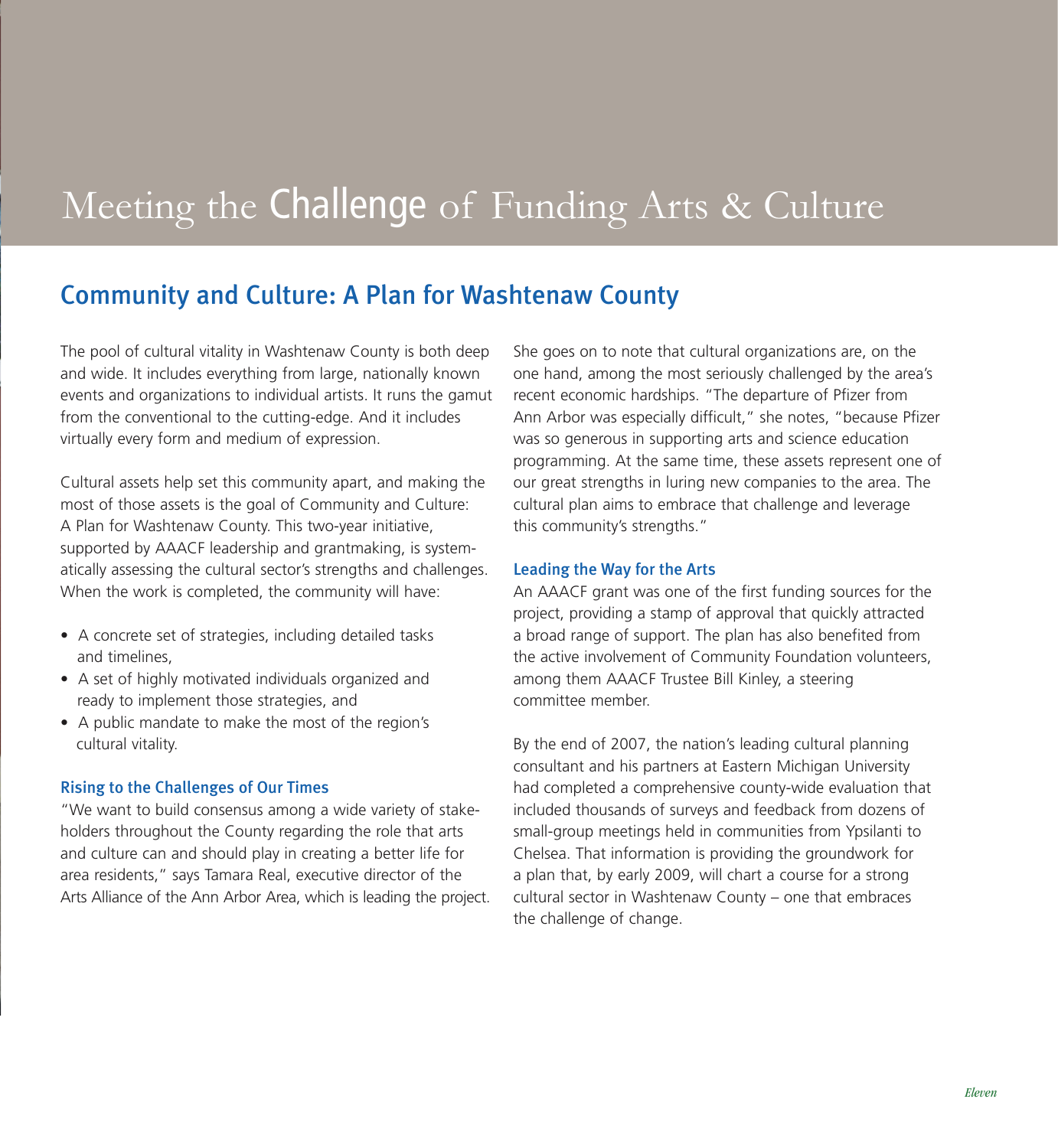

*Today, in its new building on East Washington Street, the Neutral Zone serves more than 500 teens from every segment of the community. The threeyear, \$150,000 grant made jointly by the AAACF Distribution Committee and Youth Council is being used to fund a wide range of new youth-driven art and music programs – a direct response to the 2007 Needs Assessment conducted by YC members. Youth Council 1st Row: Mira Fishman, Emily Arsen, Tessa Robertson, Alison Su, Mikky Helman, Megan Hogikyan, Alyse Embree. Middle Row: Debbie Youn, Claire Dahl, (Adult Advisor), Jennie Hale (AAACF staff and YC advisor). Back Row: Ray Batra, Chantel Sanders, Peter Godfrey, Neal Kelley, Phil Berkaw, Max Davis, SQ Roquemore, Alex Perlman. Missing: Jessa Baker Moss, Luke Dwyer, O'dell Marshall, Sang Moon, Meredith Reid, Ryan Sanii, Jameson Tamblyn, Shariah Tubbs, and Marisha Verma. Twelve*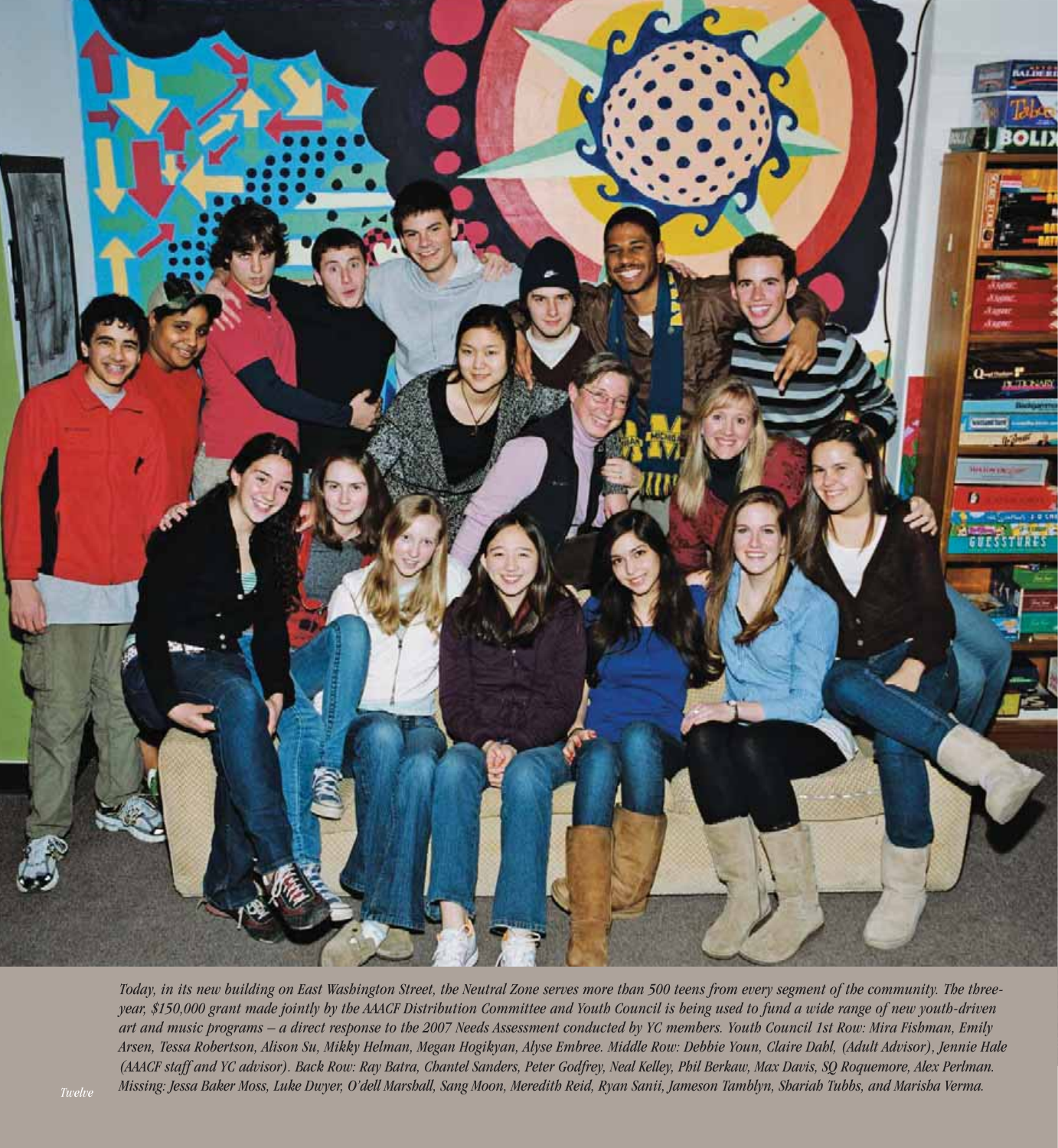# Meeting the Challenge of Relevant Programs for Teens

#### Youth Council Support for the Neutral Zone

Ever wonder how the Youth Council decides what issues and programs are most important to young people in our community? The answer lies in the history of YC. As part of the original grant that launched our Youth Council, the W.K. Kellogg Foundation required that members conduct a Needs Assessment every three years to set a clear direction for their grantmaking.

And so, in 2007, the Youth Council took on the huge task of surveying youth throughout the community. With the help of University of Michigan Statistics Professor Ben Hansen and his Statistics 401 students, YC members designed and distributed the survey and analyzed the results.

#### A Landmark Grant for Youth

When asked which programs should be funded, local teens showed a clear preference for after-school activities focused on music and art. The feedback was encouraging since it proved that recent grants have been right on target.

As a result of the assessment, the Community Foundation and the Youth Council teamed up to make the largest grant in AAACF history – \$150,000 over three years – to the Neutral Zone Teen Center. "We're thrilled to receive this grant as part of our \$4.2 million capital campaign," says Neutral Zone Executive Director John Weiss. "And I'm happy to report that, since it was awarded, our arts programming has expanded dramatically." Weiss goes on to note that what had been modest programs in digital arts and music now include a broad range of activities supervised by a full-time coordinator.

#### An Array of Dynamic New Programs

As Weiss explains, "Our new programs include the Zone TV project in which teens produce a monthly cable-and-web show, a popular silk screen program, and an on-site art gallery where

teen artists from throughout the region come together for exhibits, critiques and gallery walks." The Neutral Zone has also tripled its capacity for digital music technology. Teens can sign up for an Audio Basics Program or, through the new Sound Engineering Curriculum, can help supervise and produce the weekly music performances that attract hundreds of young people from as far as Flint and Detroit.

#### A Strong and Growing Partnership

AAACF provided the first grant that helped launch the Neutral Zone in 1998 and, over time, has continued to fund programs and provide leadership. "I consider our relationship with the Community Foundation to be a genuine partnership," Weiss says. "AAACF, and especially its Youth Council, has played a major role in making the Neutral Zone what it is today: a safe, secure, fun space where hundreds of teens from diverse backgrounds can come together and find something meaningful."

Neutral Zone Teen Board President Ben Alfaro agrees completely, noting, "One of the big changes I see is all the new faces coming through. Thanks to support from organizations like AAACF, the Neutral Zone is becoming what it was meant to be."

The AAACF Youth Council comprises 25 students from different Ann Arbor high schools that together make grant recommendations for youth-serving and youth-driven programs in our community. In 2007, the Youth Council made 12 grants to local nonprofits totaling over \$75,000. The Youth Council also engaged our youngest citizens in philanthropy through its mini-grant program for 5th graders, and members volunteered their time with Food Gatherers and the Rebuilding Together program.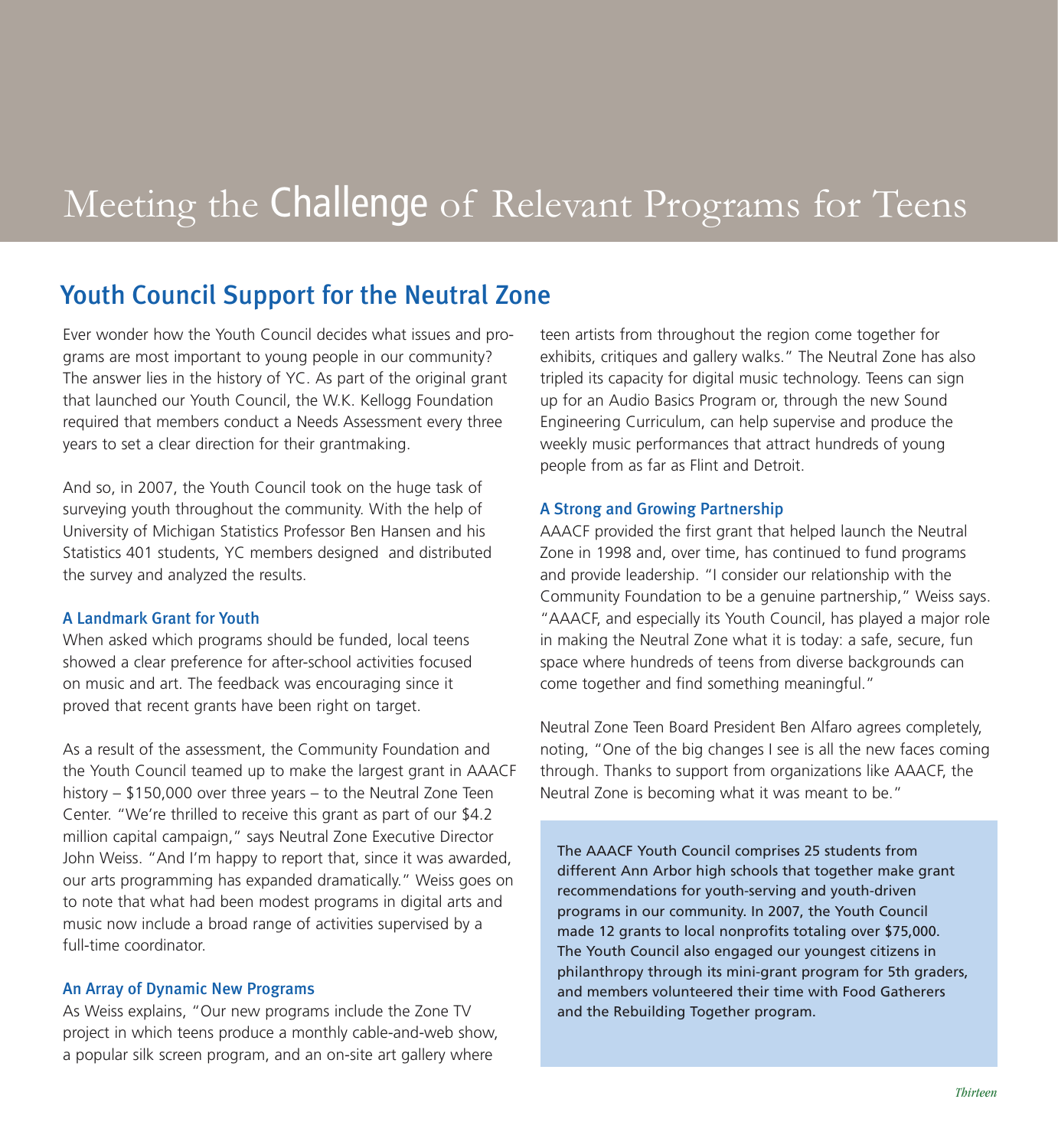*In 2007, the Community Foundation worked with a wide array of donors – including individuals and private foundations – to establish 30 new funds.* 

# New Funds

#### Linda Bennett & Robert A. Bagramian Fund



Linda Bennett and Bob Bagramian have established this unrestricted fund to support broad community grantmaking by AAACF. Linda is Executive Vice President of the Glacier Hills Foundation, and Bob

is professor of Dentistry at the University of Michigan. "While we continue to support organizations that are important to us, including UM," Linda and Bob noted, "we are very pleased to contribute to a community organization that helps make Ann Arbor such a special place. We appreciate the power of many like us, coming together to build for the future through the Community Foundation. It really does 'take a village.'"

#### The Civic Innovation Fund

The anonymous donors who established this fund were

inspired by the local climate of exploration, discovery, innovation, and creativity. Their goal is to encourage and promote that same high level of creativity and intellectual energy in the realm of civic engagement. In a written statement, they note that "Knowledgeable and experienced staff and the organization's superb record of fostering collaboration among local nonprofits and community groups make the Community Foundation a natural home for the fund and what we hope it will accomplish." Grants from this donor advised fund will be used to advance and support public forums, new approaches to complex social problems and grass-roots initiatives that involve individuals of all ages and backgrounds in civic change efforts.

#### Clauw Family Fund



Marianne and Dan Clauw established this donor advised fund with the Community Foundation to support charitable organizations in Washtenaw County. Because they are especially interested in

helping disadvantaged children, Clauw family members will recommend grants to specific organizations and programs that address urgent as well as ongoing needs of children throughout our community. "Our dream is simple," Marianne writes. "In Washtenaw County, we take care of our children. We are fortunate to have many talented and generous people in the County working to give each child a chance at a successful life."

#### Community Financial Scholarship Fund



This fund was created with the transfer of assets from the Community Financial Scholarship Fund, located in Plymouth, to the Community Foundation of Plymouth (CFP). The Community Financial Scholarship Fund was established in 1988 to recognize Plymouth resident Margaret Dunning for her 23 years of volunteer service on the

Community Financial (CF) Board of Directors and to provide scholarships to CF members. In 1994, the annual scholarship awards were expanded to honor the memory of George Lawton, the Credit Union's General Manager of 29 years. Since 1988, 100 awards have been presented, totaling over \$70,000. Scholarships are based on community service, extracurricular activities, employment history, academic performance, financial need, and other criteria.

#### Albert J. & Margaret H. Coudron University of Michigan Museum of Art African Collection Fund



During their lifetimes, Albert and Margaret Coudron assembled a world-renowned collection of African staffs and masks – works of art that were beautifully displayed throughout their

Ann Arbor home. Eventually, the Coudrons gave a major share of their collection to the University of Michigan Museum of Art (UMMA). In her estate plan, Margaret made a thoughtful provision to ensure the care of the beloved treasures that she and Al had donated. She also provided a stipend for maintenance of the larger UMMA African collection. Annual distributions from this designated AAACF fund will be made to the Museum.

#### Hal & Ann Davis Fund



Hal and Ann Davis were not new to the Community Foundation when they set up this donor advised fund. Having already established an unrestricted fund with AAACF, they knew that a donor advised fund would

give them an opportunity to recommend grants for organizations and programs they care about and, at the same time, provide the benefits of giving through a public charitable foundation. The Davises will advise AAACF on grants, at any time of year, to qualified 501(c)(3) organizations nationwide. "We like the idea of having our fund at the Community Foundation," the Davises said, "and we especially like the flexibility of a donor advised fund for our charitable giving."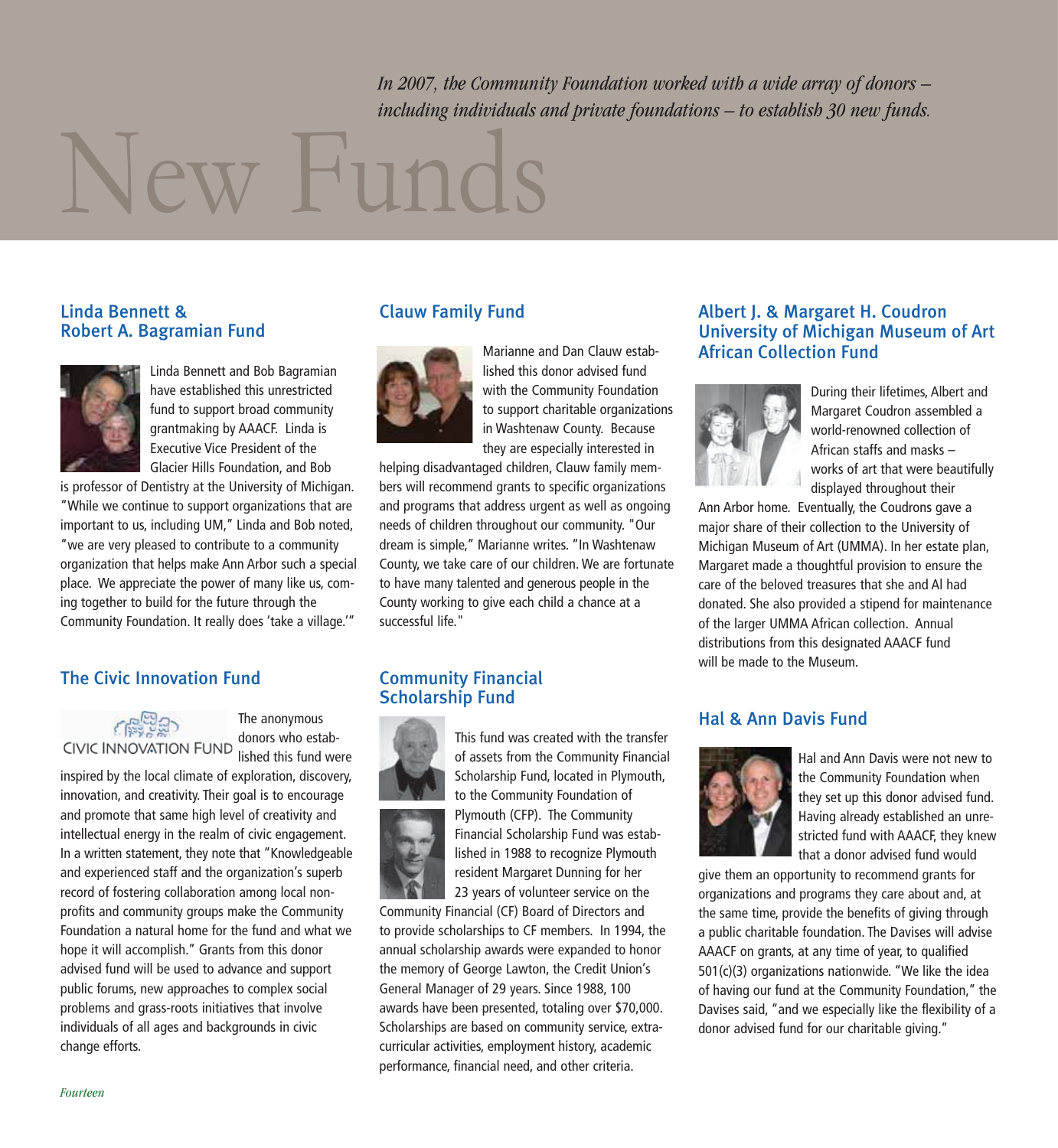# Change alone is eternal, perpetual, immortal. Arthur Schopenhauer

#### James H. Flinn, Jr. Endowment Fund



James H. Flinn, Jr., who passed away at the age of 91, spent the last 54 years of his life in the Ann Arbor community. He had wide-ranging interests and had inherited a strong ethic of philanthropy from his parents,

James H. and Ethel G. Flinn of Grosse Pointe. Consequently, his estate plan included many specific bequests for healthcare, children's aid and senior activities in the community and also provided an unrestricted gift of \$100,000 to support a broad range of community grantmaking by AAACF. James Flinn's generosity and foresight in creating this legacy will be long remembered and appreciated by the community he loved so much.

#### Robert A. Gotro Fund

Bob Gotro established this unrestricted fund to support community grantmaking by the Community Foundation of Plymouth. He especially values Plymouth's commitment to maintaining its community traditions – including an attractive and vibrant central downtown, public parks that everyone can enjoy, and small town civic pride that has remained strong even as the city grows. Interested in keeping his charitable giving close to home, Bob supports both the Plymouth Community United Way and the Community Foundation of Plymouth as complementary ways to ensure that his gifts support a wide range of organizations and programs that benefit the local community.

#### Hahn Family Fund



AAACF Trustee Gary Hahn and his wife, Deborah, have established this donor advised fund to support nonprofit organizations that are important to them. As advisors, they will

have the flexibility to recommend grants to qualified organizations in Washtenaw County and throughout the U.S. Their daughters, Andrea and Marla, will be able to serve as co-advisors and, later, as successor advisors to the family fund. "It's a way for the whole family to share in the terrific experience of philanthropy," Gary and Deborah said, "and we look forward to having our daughters more involved as they finish college and become settled in their careers."

#### Hall Charitable Fund



Jeff Hall had been thinking for some time about the best way to make a positive difference in his local community. This donor advised fund will enable him to make grant recommendations to charitable organizations throughout

Washtenaw County. Jeff, who is founder and president of Second To None, Inc., one of the largest customer experience consultancies in North America, notes "While my company has supported nonprofit organizations in the area for several years, the establishment of this donor advised fund represents my first big step in long-term, sustainable community philanthropy. I see the Community Foundation as the perfect partner in enabling me to achieve my giving objectives."

#### George M. Hull Memorial Fund



The George M. Hull Memorial Foundation (GMHMF) was established in 1926 in memory of the much beloved Ypsilanti physician. The Foundation's proceeds were earmarked for the "health needs" of those citizens in

Ypsilanti who could not otherwise afford professional care. In 2006, the GMHMF Board began considering the Ypsilanti Area Community Fund (YACF) as a possible vehicle for long-term sustainability and continuation of the organization's health-oriented mission. In early 2007, assets were transferred to AAACF and the George M. Hull Memorial Fund was established under the umbrella of YACF. Says Tom Willoughby, President of GMHMF, "We are delighted to be able to 'join' YACF and continue Dr. Hull's legacy of helping residents of Ypsilanti – today and tomorrow."

#### Huron Alumni Hockey Association Fund

From 2000 to 2005, Huron Hockey coaches, parents,



players, and alumni made annual contributions to help assure the future of the program. As former Huron Hockey Coach John Bacon points out, "The parents of those teams made it clear they wanted the next wave of Rink Rats to enjoy the

same experience their sons had benefited from, and they worked hard to ensure that players they would probably never meet would have that very opportunity." This endowed fund will help defray annual team expenses and, as it continues to grow, will also be used to meet future needs.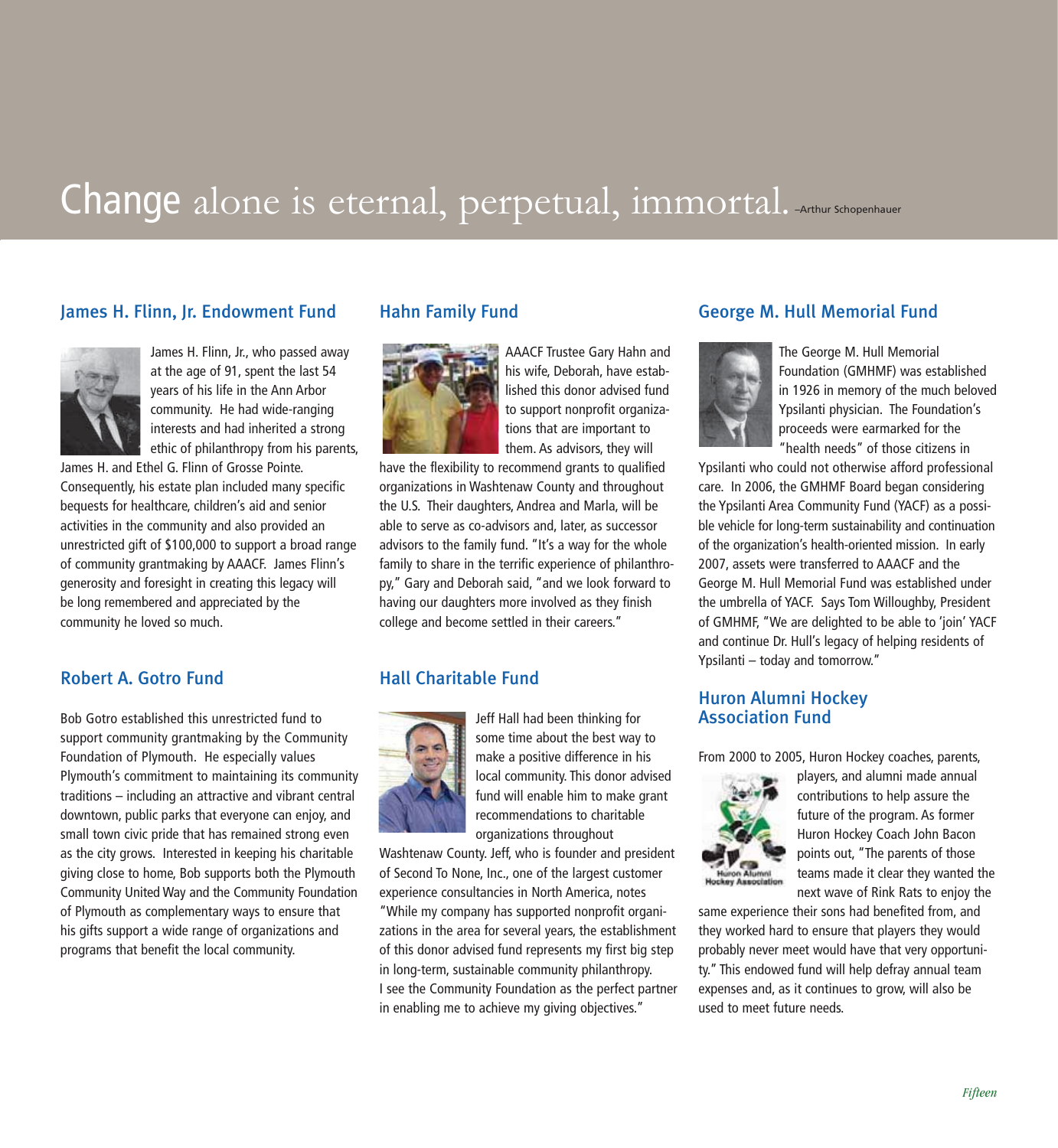# New Funds *Continued*

#### Huron Valley Catholic School Endowment Fund



Earl and Jo Taylor established this agency endowment fund to benefit Huron Valley Catholic School (HVCS) in Ypsilanti. Through their gift, the Taylors hope to inspire the

support of others and to help keep tuition affordable for as many families as possible. "We are grateful to the Taylors and encouraged by this generous contribution," HVCS Principal Tim Kotyuk told us. "As the only Catholic school in the Ypsilanti area, we want to continue to serve area families by providing sound education, character development and growth in faith. This contribution will serve as 'seed money' that will generate additional funding to insure the long term sustainability of Huron Valley Catholic School."

#### James R. & Anita Horne Jenkins Fund



the birthday of Anita's sister, Patricia Horne McGee, director of Washtenaw County Head Start and a member of the Advisory and Grant Committees of the Ypsilanti Area Community Fund. Anita recently retired after twenty-four years with the Dow Chemical Company, and James is senior vice president and general counsel of Deere & Company. The

This fund was established by James and Anita Horne Jenkins to celebrate

two decided to honor Patricia by establishing a donor advised fund with the Ypsilanti Area Community Fund. On her recommendation, the Fund will make grants to a broad range of community organizations that make a positive difference in the lives of Ypsilanti area residents.

#### Paul R. & Carolyn R. Lichter Fund



The Lichters established this donor advised fund as a way of giving back to the community while giving themselves the opportunity to recommend beneficiaries of their charitable gifts. Paul has

been chair of the UM Department of Ophthalmology and Visual Sciences since 1978 and also serves as director of the W.K. Kellogg Eye Center. Carolyn is a community volunteer for the UM Museum of Art and the Ann Arbor Symphony Orchestra. Both have been volunteers for the Jewish Federation of Washtenaw County. Their broad charitable interests include the arts, education, research, cultural activities, and general societal support. As they observe, "We hope that our fund will one day offer our children the opportunity to support their own philanthropic interests."

#### Martin Family Fund

Whether flying, sailing, leading Michigan athletics, or working on behalf of our community and state, Bill and Sally Martin are leaders and best in all they do. Their spirit of pitching in and doing things that need doing is also shared by sons Seth and Mike and their families. The Martin Family Fund, a donor advised fund, will give the entire family opportunities to support organizations in the places they care about most – Washtenaw and Keweenaw counties. In setting up this second fund at AAACF (an administrative endowment fund was established by the Martins in 1998), Bill and Sally said, "We are delighted to continue working together in philanthropy with the Ann Arbor Area Community Foundation – a truly valuable and worthwhile organization serving our community."

#### John Martin & Molly Resnik Fund



AAACF Trustee Molly Resnik and former Trustee John Martin are well-known for their community activism. Molly's founding and leadership of SafeHouse Center and Neighborhood Senior Services, and John's executive directorship of Catholic Social Services and

board presidencies of St. Joseph Mercy Health Center and Arbor Hospice, are hallmarks of two careers devoted to improving the quality of life for everyone in Washtenaw County. According to Molly and John, their decision to establish a donor advised fund with the Community Foundation was prompted by their interest in continuing to support a broad range of community services through the vehicle of the Ann Arbor Area Community Foundation.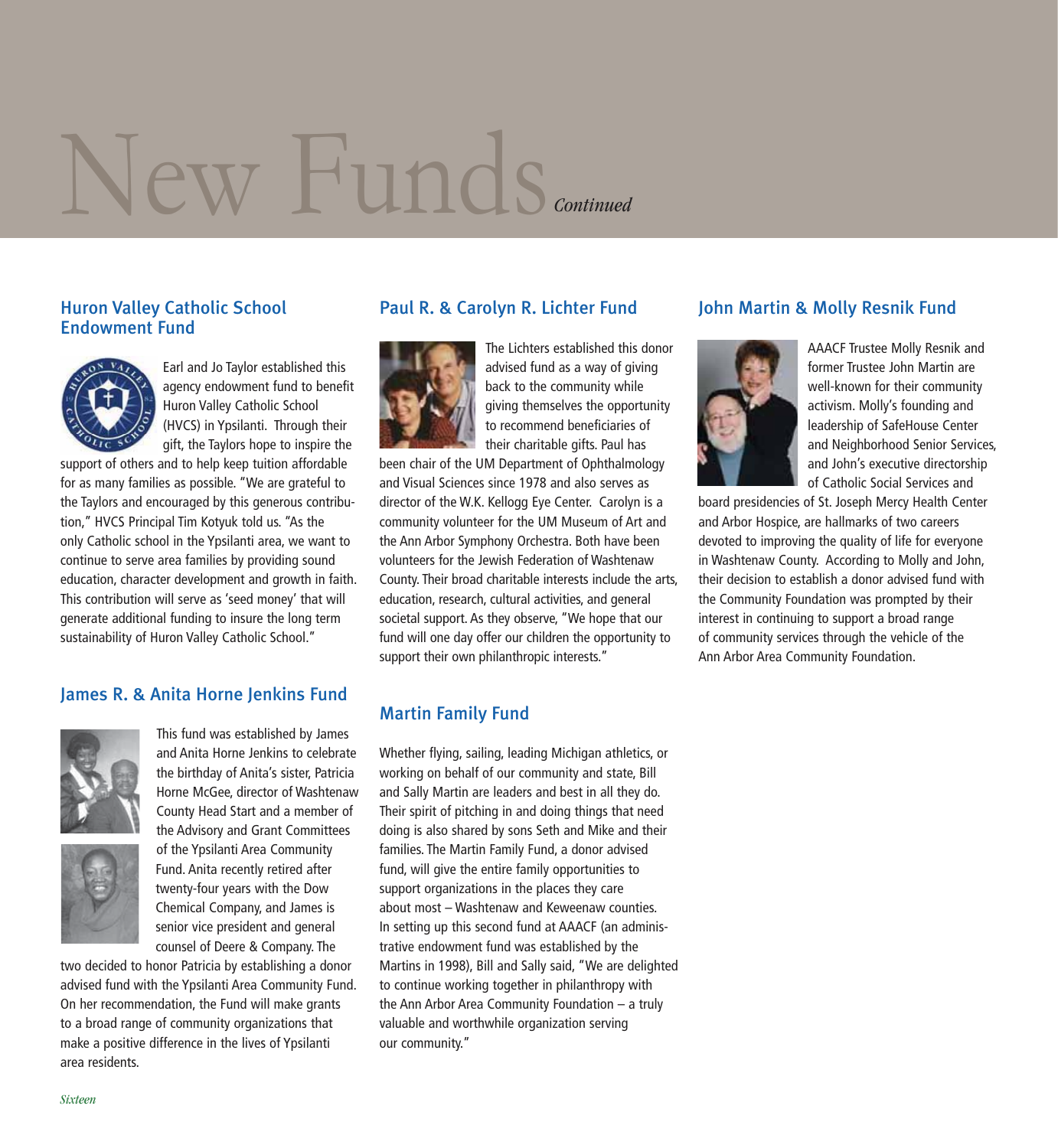–Marian Wright Edelman

### You can really change the world, if you care enough.

#### Moy-Sarns Family Fund



Trustee David Sarns and his wife, Agnes Moy-Sarns, recognize the value and importance of creating a legacy of generosity in their community. They also carry on a tradition that David's parents, Dick and Norma Sarns, have shared with the Ann Arbor area over

the years. Through this donor advised fund, David and Agnes will support the causes and organizations they care about and will also help their children, Danielle and Austin, learn the ethic of giving back to the community. "Our family decided to establish a fund with AAACF based on two major factors. The Community Foundation has an impressive in-depth working knowledge of the needs of our community, and it manages an efficient and effective organization that lives up to its motto, "For Good. For Ever."

#### Nisson Family Fund



Larry, Lucie and Michael Nisson value the Ann Arbor area community and care deeply about its well-being. After considering various options to enhance their philanthropy, they chose a

donor advised fund at the Community Foundation because it offered a way of sharing decisions and making charitable gifts to organizations and programs that were important to them. Through the Nisson Family Fund, they will be able to recommend grants to local and national charitable organizations. "There are programs in this community and significant initiatives elsewhere that will benefit from this fund," the Nissons

said, "and working with the Community Foundation makes it possible for us to create our own family legacy of philanthropy."

#### Phipps-Jabara Fund

Longtime friends and business partners David Phipps and Kal Jabara established this donor advised fund to benefit organizations that serve residents of the greater Plymouth community. "We like the flexibility of a donor advised fund for planning our charitable giving," Dave and Kal said. "We can make a single gift to the Fund at year-end and then recommend grants throughout the following year, when particular projects and needs come to our attention. We will also be able to leverage our giving by collaborating with CFP's community grantmaking program." With so many others getting involved with CFP, Dave and Kal thought it was the right time for them to get on board. "We've been partners in real estate development for many years," they added, "so it feels right to be partners in philanthropy  $-$  for good, for ever, for Plymouth."

#### Pioneer Field Hockey Endowment Fund



In 2007, the Pioneer High School Field Hockey Team won its 19th State Championship in 23 years – leading coaches, parents and supporters to seek

out ways of sustaining the excellence of the program in a time of rising costs and reduced athletic budgets. The answer was a designated endowment fund at AAACF to support the program's most critical needs as well as activities such as summer camps and the Field Hockey Festival. According to Tom Ufer, longtime supporter and field hockey parent, "I chose to support

the endowment fund because I want future generations to have the same life-changing opportunities and positive experiences that my three daughters had – working as a team for a common cause, developing a strong work ethic and having self confidence – skills they developed on the field and will use the rest of their lives."

#### John W. & Dorothy F. Reed Fund



AAACF Trustee John Reed and his wife, Dot, established this unrestricted fund to support AAACF's community grantmaking. John is the Thomas M. Cooley Professor of Law

Emeritus at the University of Michigan and Administrative Secretary of the International Society of Barristers. A Trustee since 2004, John has seen AAACF from the key vantage points of audit, grantmaking and governance. "We are delighted to be able to support the Fund the Future initiative in this way," John and Dot told us. "Effective grantmaking requires unrestricted funding. "As John also noted, "My experience on the Board has enabled me to see firsthand its positive impact on the well-being of our community."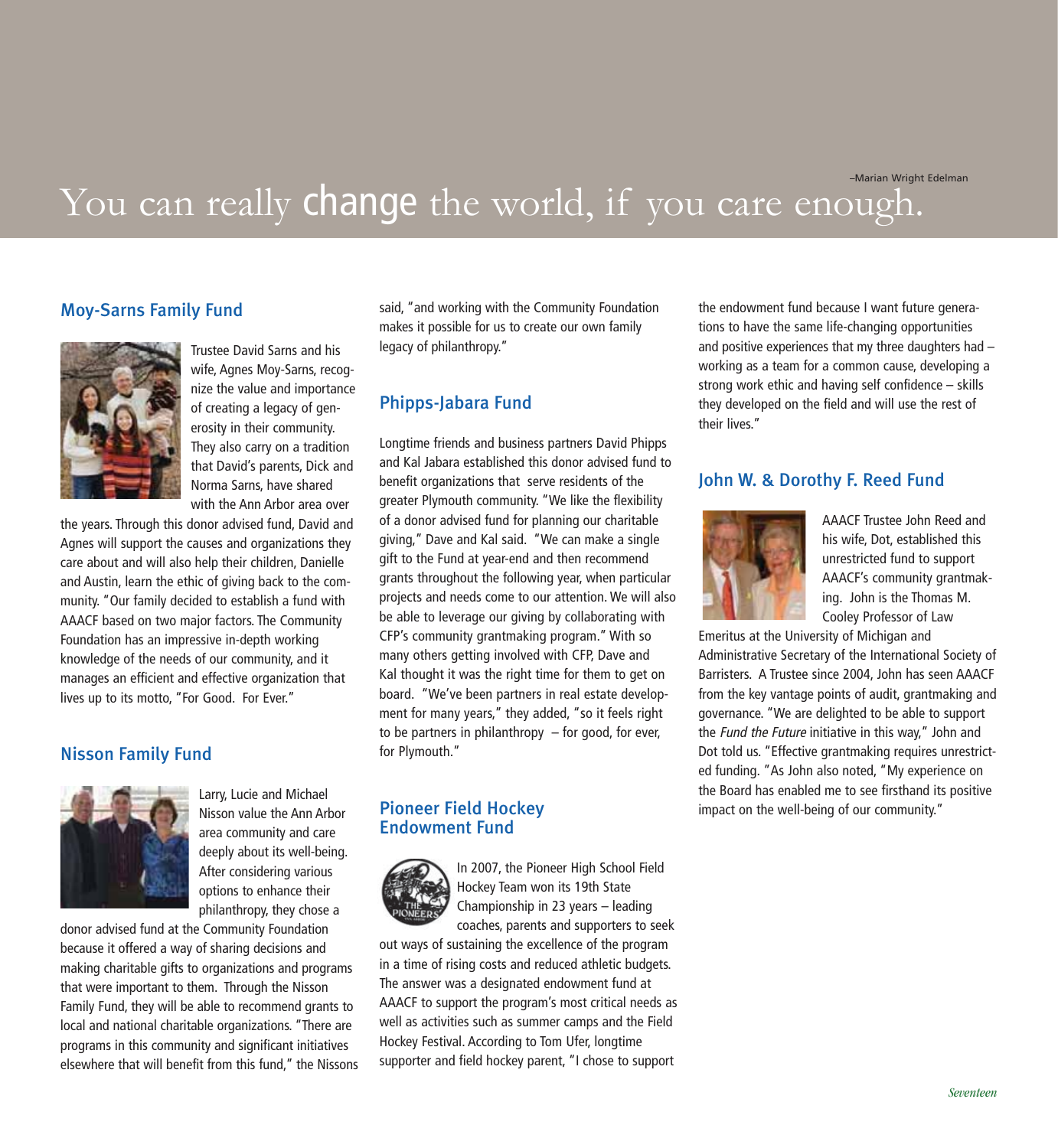# New Funds All things change; nothing perishes... *Continued*

#### Julia Segall-Derfler Fund for Understanding & Sharing Diversity



Family and friends of Julia Segall-Derfler have established a memorial donor advised fund to honor her great personal commitment to sharing the diversity of human culture and experience as a means

to promote understanding among peoples of the world. Julia attended Emerson and Greenhills schools and graduated from Huron High School in 2001. In 2005, she graduated magna cum laude from the Georgetown University School of Languages and Linguistics. At the time of her death, she was working as an Arabic language specialist at the U.S. State Department. A vibrant young woman, Julia lived with great integrity and touched many lives in her 24 years. Through this fund named in her memory, her legacy will be continued.

#### Sons of Sunshine (S.O.S.) Fund



Debby McMullen established this donor advised fund to share her passion for philanthropy with the men in her family. "In 2005," she says, "I established the G.L.O.W. Fund at AAACF, a charitable gift endowment fund that would enable women in my

family to join me in charitable giving. This has been such a success and has enabled the G.L.O.W. gals to make a difference that I decided to establish the S.O.S. Fund for the men." The S.O.S. advisors will be able to make grant recommendations jointly or individually. Debby has just one bit of advice for the guys: "Give where your passions are."

#### Trigon Scholarship Fund

The Trigon Fraternity was founded in TRIGON TEN 1905 at the University of Michigan by 13 young men, all members of the Episcopal Church's Brotherhood of Saint Andrew. As a social fraternity, Trigon

gave them an opportunity to share their college experience with people they cared about, and who shared similar beliefs and values. An important part of this college experience was being able to give to others. Trigon Fraternity closed it doors as an active undergraduate fraternity around 1995 but its alumni hope that, through this fund, Trigon's ideals will live on in perpetuity. For that reason, community service is an eligibility requirement for this renewable scholarship for male students at the UM's Ann Arbor campus.

#### Robert & Sandra White Fund



As longtime Ann Arbor residents, AAACF Trustee Sandra White and Finance Committee member Robert White are involved with many community organizations. "We know the importance of grantmaking for unmet communi-

ty needs," the Whites said, "and we want to ensure that AAACF has the flexibility to respond to future community needs that may be different from those we have today. As a community, Ann Arbor represents what we believe in—diversity, open debate, public spiritedness, civic pride, appreciation for the ideals of youth, and concern for the needy. We hope our unrestricted gift as part of the Fund the Future initiative will help to support those values for many years to come."

#### The following funds were also established in 2007:

John W. Blackwell III Fund Don & Betts Chisholm Randy & Donna Friedman Fund Welcome Home Fund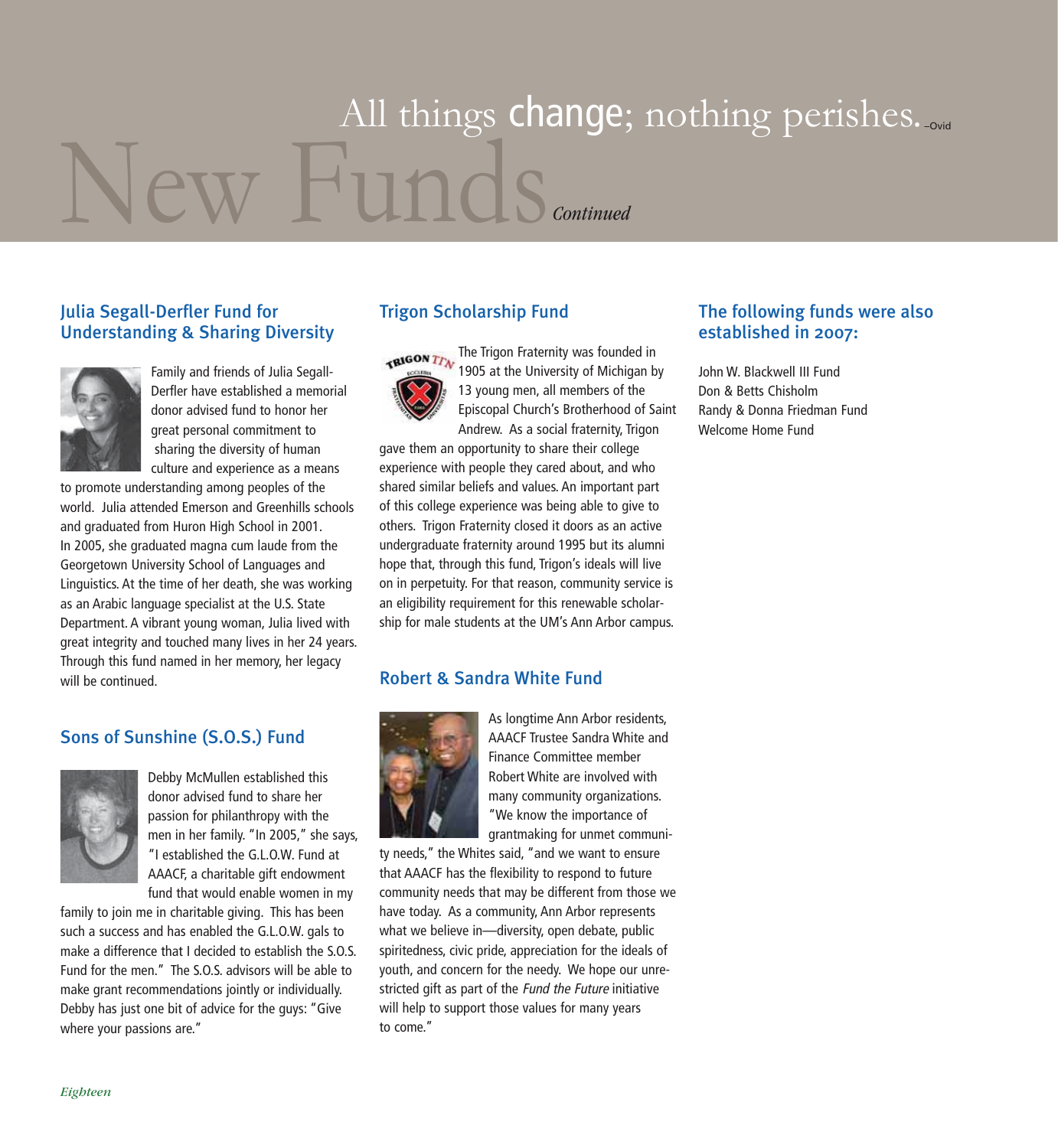# Meeting the Challenges in their Communities *Photo - Mark Wanless*

For our geographic affiliates – the Ypsilanti Area Community Fund (YACF) and the Community Foundation of Plymouth (CFP) – 2007 was a year of growth and opportunity. From building endowment assets to providing leadership and making grants, YACF and CFP contributed to the strength and well-being of their respective communities.

In its second full year of operation, the Community Foundation of Plymouth received three new endowed funds, welcomed a new Advisory Committee member, and launched The Mayflower Circle to recognize donors who are providing administrative support for CFP. The establishment of the John W. Blackwell III Fund, the Community Financial Scholarship Fund, and the Robert A. Gotro Fund brought the number of CFP endowed funds to five. Plymouth City Council member and former Mayor Stella Greene joined the CFP Advisory Committee, adding a wealth of experience from her long-time involvement in civic and cultural organizations. Twenty-one individuals and businesses became members of The Mayflower Circle in 2007.

In its seventh year of operation, the Ypsilanti Area Community Fund received two new endowed funds, and welcomed Laura Wilbanks as a new member of the YACF Advisory Committee. The George M. Hull Memorial Fund and the James R. and Anita Horne Jenkins Fund brought the number of YACF endowed funds



to twelve. With the strong support of the 1825 Founders Society and annual donors, the YACF general endowment continued to build its capacity for community impact through grantmaking. In 2007, YACF grants benefited the Depot Town Community Development Corporation, Hope Medical Clinic, Riverside Arts Center, and Ypsilanti Senior Center.

#### Donors find opportunities for philanthropic partnerships

Community Financial of Plymouth, a not-for-profit, full-service financial institution owned and governed by its membership, had been administering its educational scholarship program for twenty



years when it saw a unique opportunity to partner with the new Community Foundation of Plymouth. Being able to participate in a larger pooled endowment for investment purposes and at the same time reduce administrative costs were two decisive factors in Community Financial's decision to transfer the scholarship fund assets to CFP. In addition, the benefit of perpetual endowment that would ensure the continuation of the scholarships made CFP the perfect philanthropic partner.

When the Trustees of the George M. Hull Memorial Foundation of Ypsilanti wanted to be sure that the legacy of their namesake would continue in perpetuity, a partnership with the Ypsilanti Area

**Ypsilanti Area** community fund For **good.** For **ever.**<sup>"</sup>

Community Fund gave them everything they needed. The new permanent fund will be invested through the pooled endowment of the Ann Arbor Area Community Foundation and will continue the Hull Foundation's eight-decade commitment to supporting the health care needs of Ypsilanti residents. As a Designated Fund, the George M. Hull Memorial Fund will make annual grants to selected Ypsilanti area organizations that serve the community – today and tomorrow. This designated fund will support the Corner Health Center, Gilbert Residence, Hope Clinic, and UM Ypsilanti Health Center.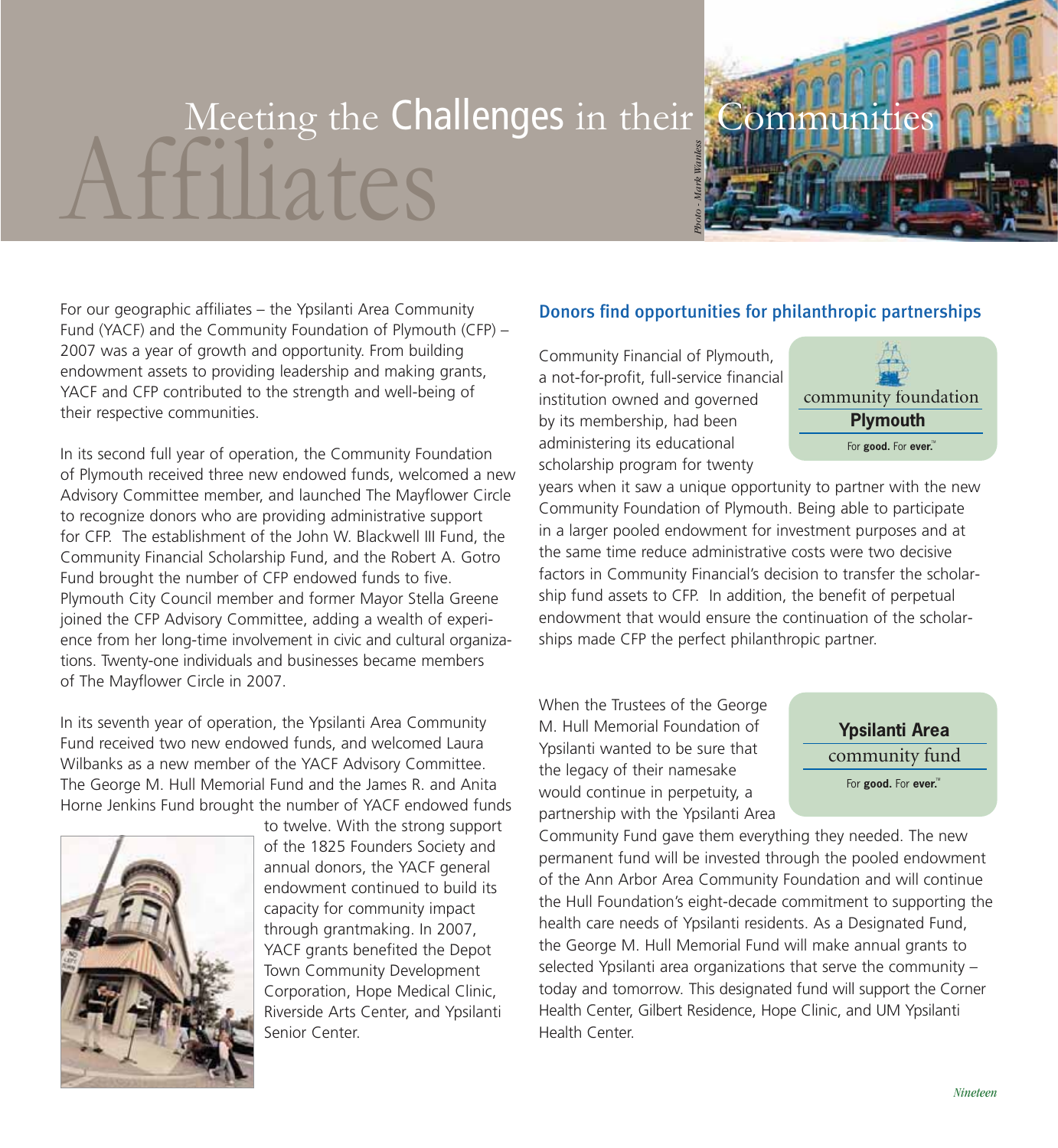# Financial Report Change is the law of life. And those who look only to the past or present are certain to miss the future.

#### **ASSETS** Total Assets December 31, 2007 **\$53,232,188** Total Assets December 31, 2006 \$45,580,787 REVENUES, GAINS, AND SUPPORT Gifts and Pledges \$ 5,535,045 Investment Income \$ 2,382,858 Net Appreciation on Investments-Realized and Unrealized **\$** 1,483,531 Change in Value of Liability to Life Beneficiary  $$325,189$ Administrative Support and Other Income  $$3,317$ Total Revenues, Gains, and Support \$ 9,439,940 EXPENDITURES Grants and Scholarships  $$1,542,724$ Investment Fees \$ 163,275 Administrative Expenses  $$966.422$ Total Expenditures  $$2,672,421$

Change in Fund Balances \$ 6,767,519



#### TARGET ASSET ALLOCATION NET ASSETS BY FUND TYPE

#### **Note to Financial Information**

The 2006 Total Assets is audited information. The 2007 information presented here is unaudited. As we go to press, we are preparing for the Audit of the Year Ended December 31, 2007. A copy of the 2007 Audit and IRS Form 990 will be available after June 1, 2008. Please contact the Community Foundation's office should you desire a copy of either or both of these documents.

#### **Accountability**

We invite you to contact us to obtain any further information that may be useful to you. The Ann Arbor Area Community Foundation is fully accountable to the donors and citizens of this community. Our records, with the exception of specific donor gift information, are public and we are pleased to provide you with more detailed information regarding our operations. An independent audit is completed each year, currently by Plante & Moran, PLLC, and the operations of AAACF are governed by a volunteer Board of Trustees composed of community members. In addition, the Ann Arbor Area Community Foundation willingly and successfully meets the Council on Foundations and Council of Michigan Foundations measures of Standards for Community Foundations.

#### **NATIONAL** STANDARDS

| <b>INVESTMENT RETURNS</b> (annualized) |          |         |
|----------------------------------------|----------|---------|
| 1 YEAR                                 | 3 YFARS  | 5 YFARS |
| $9.1\%$                                | $10.1\%$ | 13.8%   |

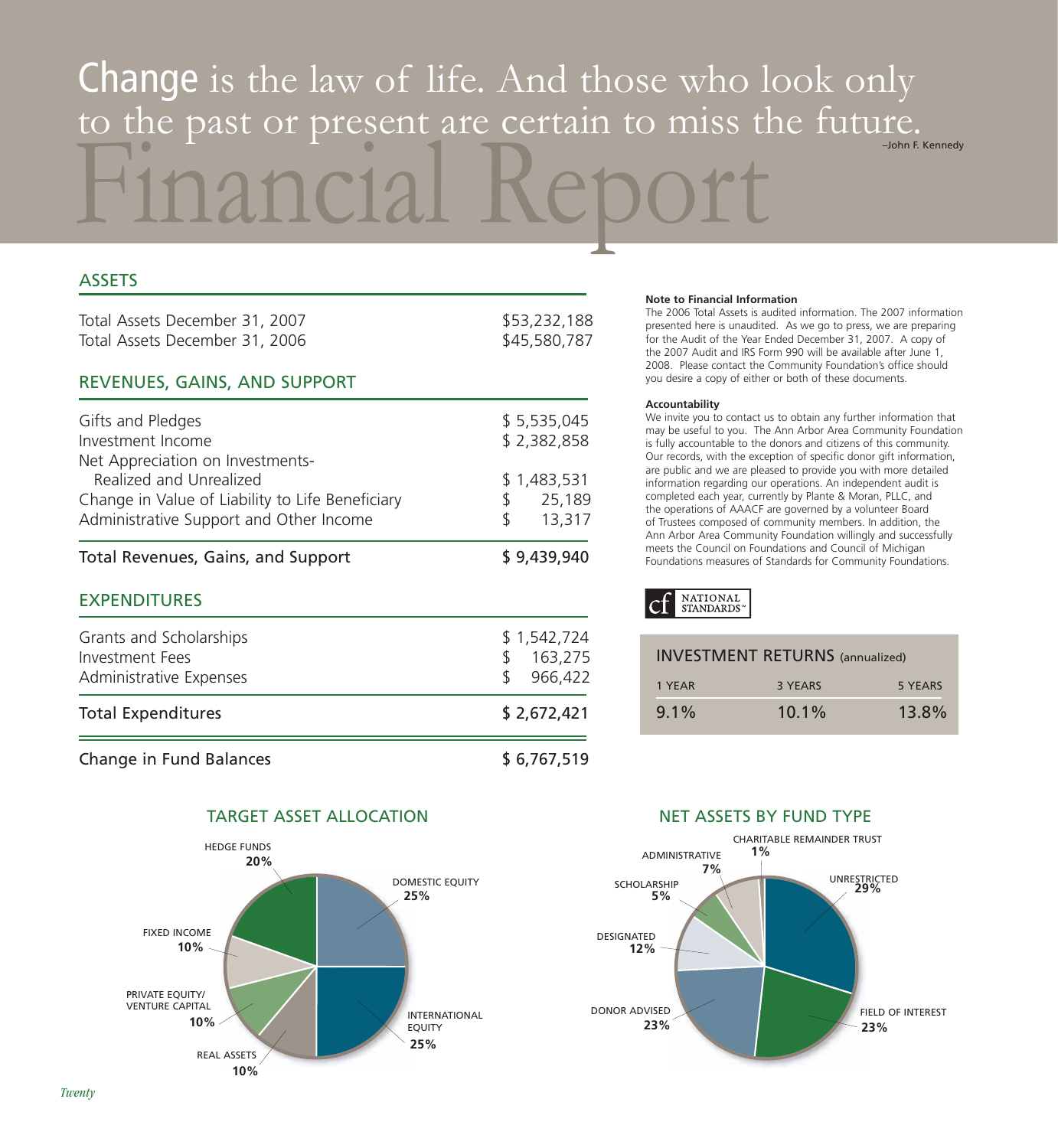

For **good.** For **ever.** 

#### BOARD OF TRUSTEES

*Deborah Beuche, Chair Community Leader*

*Kevin S. McDonald, Vice Chair Office of the City Attorney, City of Ann Arbor*

*Hugh Morgan, Treasurer Black Mountain Construction*

*Jyoti Gupta, Secretary Community Leader*

*Dr. D.J. Boehm Pfizer, Inc.*

*Rebecca A. Boylan Community Leader*

*Frank Cambria Community Leader*

*Martha Darling The Boeing Company (Retired)*

*Gary L. Hahn Pierce & Hahn, Attorneys-at-Law*

*Bill Kinley Phoenix Contractors, Inc.*

*Jessa Baker Moss Youth Council Member Pioneer High School, 2008*

*John W. Reed University of Michigan Law School*

*Molly Resnik, M.S.W. Community Activist*

*David R. Sarns 360 Advisors, LLC*

*Marc Weiser RPM Ventures, LLC*

*Sandra L. White, M.P.H. MI Dept. of Community Health WIC Program (Retired)*

*Roy Wilbanks Community Leader*

#### AAACF STAFF

*Cheryl W. Elliott President & CEO celliott@aaacf.org*

*Martha L. Bloom Vice President mbloom@aaacf.org*

*Doug Weber Chief Financial Officer dweber@aaacf.org*

*Judi Peters Development Director jpeters@aaacf.org*

*Nina Cavit Controller ncavit@aaacf.org*

*Phil D'Anieri Program Director pdanieri@aaacf.org* 

*Jennifer Balch Hale Development/Program Officer jbalchhale@aaacf.org*

*Sue Iott Office/Grants Manager siott@aaacf.org*

*Diann Moses Administrative Assistant/ Gift Processing dmoses@aaacf.org*

*Mary Paulus Executive Assistant mpaulus@aaacf.org*

*Susan Whelan Development Assistant swhelan@aaacf.org*

community foundation

**Plymouth**

For good. For ever.

#### 2007 ADVISORY COMMITTEE

*James Jabara, Chair William Lawson, Jr., Vice Chair Dan Herriman, Treasurer Fran Toney, Secretary Stella M. Greene Jeanne Knopf DeRoche William Lawton Ronald G. Loiselle Walter Menard Jim McKeon Salem Samaan James Vermeulen, Sr.* 

#### **Ypsilanti Area**

#### community fund

For **good.** For **ever.** 

#### 2007 ADVISORY COMMITTEE

*Fred Davis, Chair Dr. Daniel H. Cox Larry Doe Marcia Harrison Keith Peters Lois E. Richardson Richard N. Robb Naz Sesi Pat Tamblyn Barbara Weiss Larry Whitworth Laura Wilbanks*

#### FOR MORE DETAILS

There is much more to the Ann Arbor Area Community Foundation than we were able to include in this brief Annual Report, saving room here for the key stories that define our work. Please visit our website, www.aaacf.org, for even more information on our activities in 2007, including:

- Grants & Scholarships
	- Awards Made
- Guidelines
- Named Funds
- Donors
- Honorary Society Members
	- Founders Society, for gifts of \$10,000 or more
	- 21st Century Society, for gifts of \$25,000 or more
	- Legacy Society, for pledged gifts in estate plans
- Committee Volunteers
	- Ann Arbor Area Community Foundation
	- Community Foundation of Plymouth
	- Ypsilanti Area Community Fund
	- Youth Council
- Donor Bill of Rights
- Book of Memory

#### CONTACT US

Phone: (734) 663-0401 Fax: (734) 663-3514 www.aaacf.org email: info@aaacf.org

#### 2007 ANNUAL REPORT CREDITS

*Design – Terri Devall, Devall Design Copy & Editing – Linda Fitzgerald, Fitzgerald Communications Photography – John Shultz Printing – University Lithoprinters*